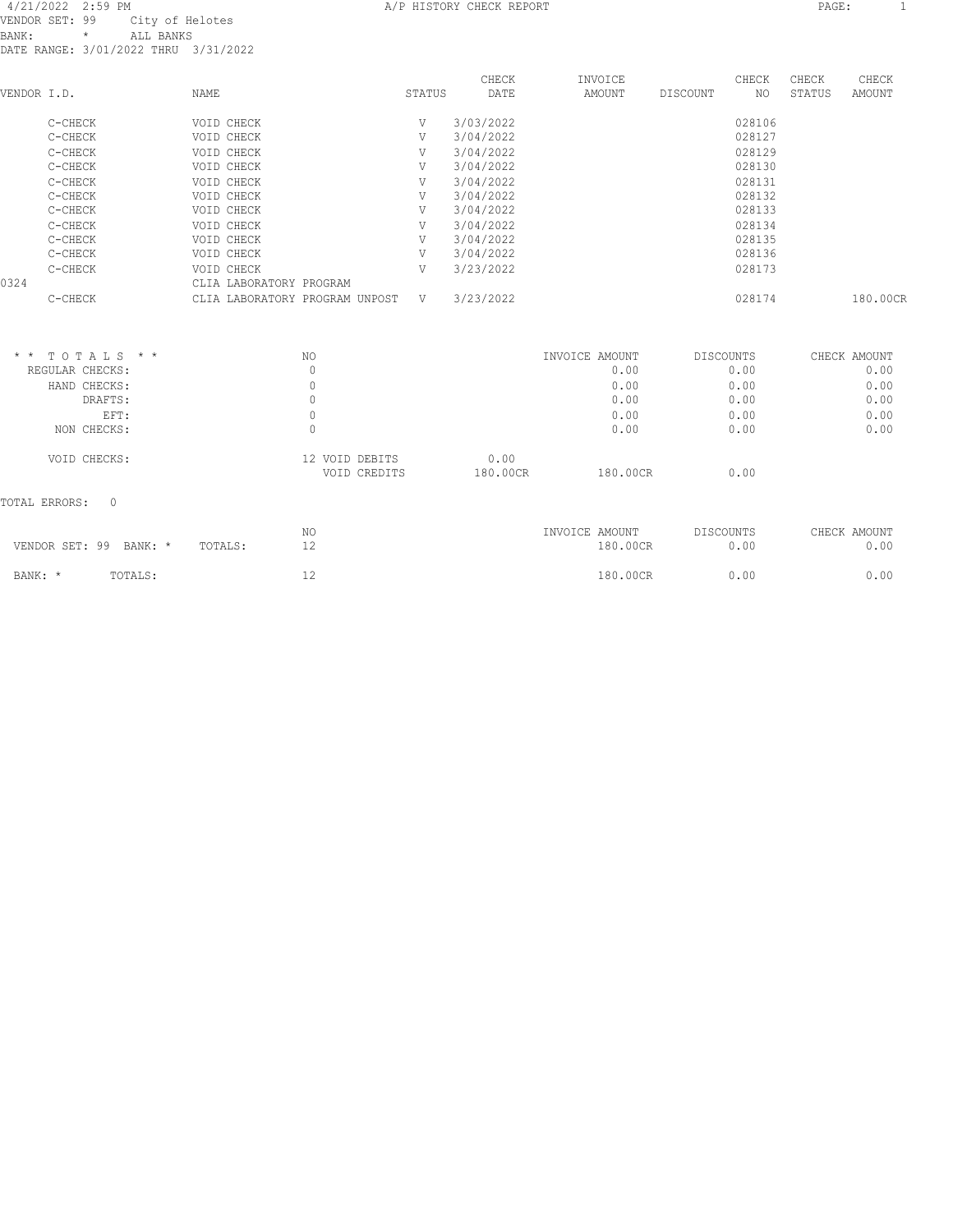#### 4/21/2022 2:59 PM A/P HISTORY CHECK REPORT PAGE: 2 VENDOR SET: 99 City of Helotes BANK: APFB FROST/GF OPERATING DATE RANGE: 3/01/2022 THRU 3/31/2022

| -<br>. .<br>__ |
|----------------|
|----------------|

| VENDOR I.D. |                   | NAME                                                             | STATUS       | CHECK<br>DATE | INVOICE<br>AMOUNT | DISCOUNT | CHECK<br>NO | CHECK<br>STATUS | CHECK<br>AMOUNT |
|-------------|-------------------|------------------------------------------------------------------|--------------|---------------|-------------------|----------|-------------|-----------------|-----------------|
| 0008        |                   | STANDARD INSURANCE INC                                           |              |               |                   |          |             |                 |                 |
|             | C-LIFE ADJ 0222   | STANDARD INSURANCE INC                                           | N            | 3/03/2022     | 67.82CR           |          | 000000      |                 |                 |
|             | D-REVERSE ACCT    | CHANGE ADJ FROM APFB TO FBPY                                     | N            | 3/03/2022     | 67.82             |          | 000000      |                 |                 |
| 2030        |                   | UNITEDHEALTHCARE INS COMPANY I                                   |              |               |                   |          |             |                 |                 |
|             | C-REVERSE ADJ     | CHANGE ADJ FROM APFB TO FBPY                                     | Ν            | 3/03/2022     | 306.48CR          |          | 000000      |                 |                 |
|             | I-DEN ADJ 0222    | UNITEDHEALTHCARE INS COMPANY I                                   | N            | 3/03/2022     | 306.48            |          | 000000      |                 |                 |
| 2226        |                   | STEPHANIE VULLO                                                  |              |               |                   |          |             |                 |                 |
|             | I-REIMBURSEMENT   | REIMBURSEMENT                                                    | V            | 8/19/2021     | 10.21             |          | 027466      |                 | 10.21           |
| 2226        |                   | STEPHANIE VULLO                                                  |              |               |                   |          |             |                 |                 |
|             | M-CHECK           | STEPHANIE VULLO<br>UNPOST                                        | V            | 3/31/2022     |                   |          | 027466      |                 | 10.21CR         |
|             |                   |                                                                  |              |               |                   |          |             |                 |                 |
| 0793        |                   | OFFICE DEPOT INC                                                 |              |               |                   |          |             |                 |                 |
|             | I-190353347004    | SHEET PROTECTORS                                                 | $\mathbf{V}$ | 9/30/2021     | 9.52              |          | 027648      |                 | 9.52            |
| 0793        |                   | OFFICE DEPOT INC                                                 |              |               |                   |          |             |                 |                 |
|             | M-CHECK           | OFFICE DEPOT INC<br>UNPOST                                       | V            | 3/31/2022     |                   |          | 027648      |                 | 9.52CR          |
| 0688        |                   | A T & T INC                                                      |              |               |                   |          |             |                 |                 |
|             | $I-0122$          | JANUARY 22 PHONE SERVICE                                         | R            | 3/03/2022     | 668.71            |          | 028099      |                 |                 |
|             | $I-0222$          | FEBRUARY 22 PHONE SERVICE                                        | R            | 3/03/2022     | 668.12            |          | 028099      |                 |                 |
|             | $I - 1021$        | DECEMBER 21 PHONE SERVICE                                        | R            | 3/03/2022     | 674.20            |          | 028099      |                 |                 |
|             | $I-1121$          | NOVEMBER 21 PHONE SERVICE                                        | R            | 3/03/2022     | 674.12            |          | 028099      |                 |                 |
|             | $I - 1221$        | NOVEMBER 21 PHONE SERVICE                                        | R            | 3/03/2022     | 674.12            |          | 028099      |                 | 3,359.27        |
| 0021        |                   | A T & T MOBILITY                                                 |              |               |                   |          |             |                 |                 |
|             | I-02092022        | PHONES&TABLETS JAN 2022                                          | R            | 3/03/2022     | 2,532.96          |          | 028100      |                 | 2,532.96        |
|             |                   |                                                                  |              |               |                   |          |             |                 |                 |
| 2323        |                   | ALAMO CITY URGENT CARE, LLC                                      |              |               |                   |          |             |                 |                 |
|             | I-0222 & 0322     | EMERGENT/URGENT CARE SUBSC                                       | R            | 3/03/2022     | 2,640.00          |          | 028101      |                 | 2,640.00        |
| 1974        |                   | ALAMO FIRE APPARATUS LLC                                         |              |               |                   |          |             |                 |                 |
|             | I-022222022-9     | REPLACE DAMAGED SENSOR E1                                        | R            | 3/03/2022     | 750.00            |          | 028102      |                 | 750.00          |
| 1979        |                   | BLUFFS AT OLD TOWN LLC                                           |              |               |                   |          |             |                 |                 |
|             | I-MARCH 2022      | MARCH MARKETPLACE LEASE                                          | R            | 3/03/2022     | 1,500.00          |          | 028103      |                 | 1,500.00        |
|             |                   |                                                                  |              |               |                   |          |             |                 |                 |
| 2106        | I-R516839         | CDW GOVERNEMNT LLC, CDW GOVERN<br>5 DISPLAY>HDMI PORT 6 FT CABLE | R            | 3/03/2022     | 202.08            |          | 028104      |                 | 202.08          |
|             |                   |                                                                  |              |               |                   |          |             |                 |                 |
| 0042        |                   | CITY PUBLIC SERVICE                                              |              |               |                   |          |             |                 |                 |
|             |                   | I-3000530099 0122022 ELECTRIC SVC DEC21 AND JAN22                | R            | 3/03/2022     | 1,793.03          |          | 028105      |                 |                 |
|             | I-3000819534 0122 | ELECTRIC SVC DEC21 AND JAN22                                     | R            | 3/03/2022     | 73.50             |          | 028105      |                 |                 |
|             | I-3001085347 0122 | ELECTRIC SVC DEC21 AND JAN22                                     | R            | 3/03/2022     | 1,295.69          |          | 028105      |                 |                 |
|             | I-3002417564 0122 | ELECTRIC SVC DEC21 AND JAN22                                     | R            | 3/03/2022     | 662.22            |          | 028105      |                 |                 |
|             | I-3002452349 0122 | ELECTRIC SVC DEC21 AND JAN22                                     | $\mathbb{R}$ | 3/03/2022     | 1,784.67          |          | 028105      |                 |                 |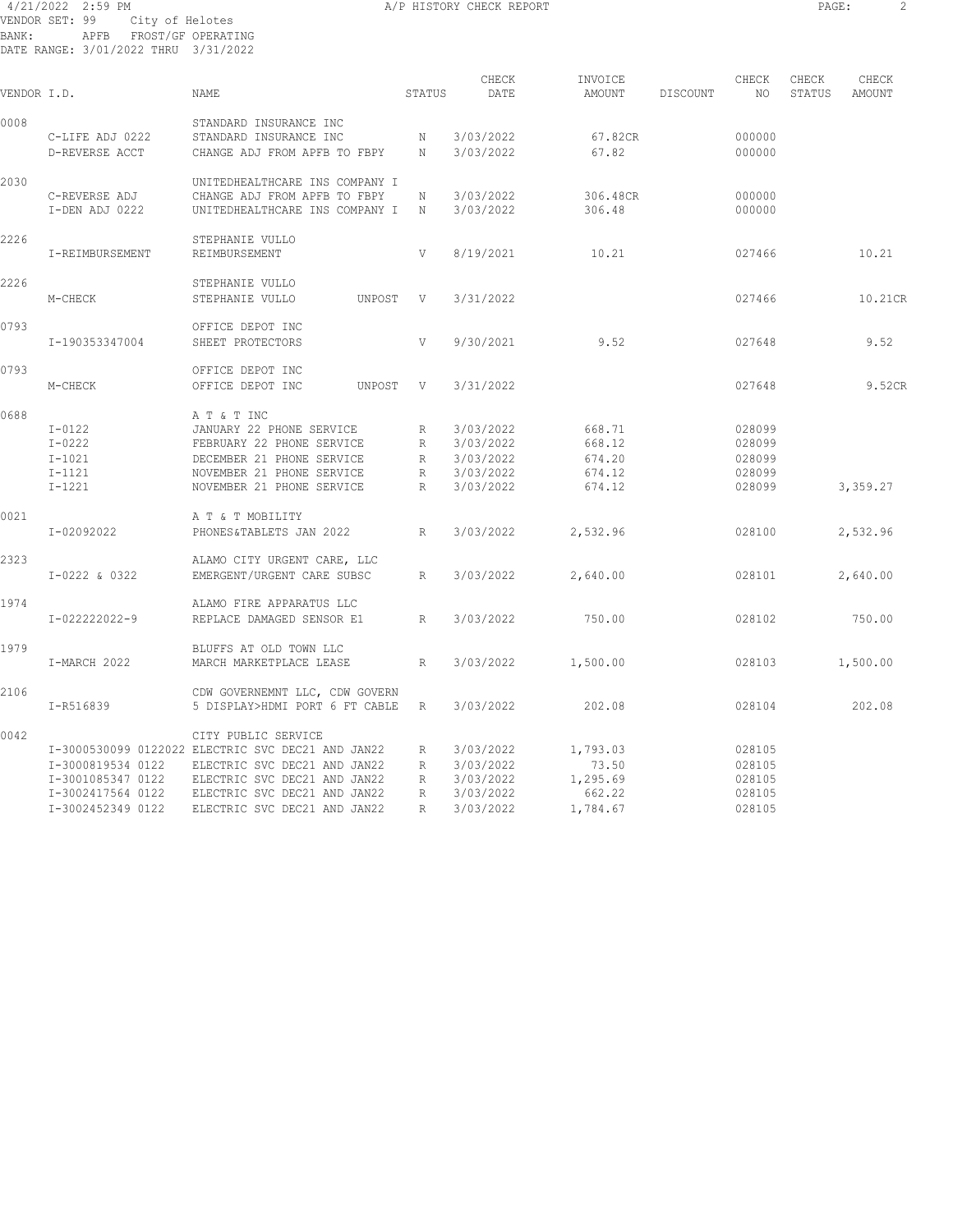| VENDOR I.D. |                    | <b>NAME</b>                                       | STATUS       | CHECK<br>DATE | INVOICE<br><b>AMOUNT</b> | DISCOUNT | CHECK<br>NO. | CHECK<br>STATUS | CHECK<br>AMOUNT |
|-------------|--------------------|---------------------------------------------------|--------------|---------------|--------------------------|----------|--------------|-----------------|-----------------|
|             | I-3002471776 0122  | ELECTRIC SVC DEC21 AND JAN22                      | R            | 3/03/2022     | 4,095.36                 |          | 028105       |                 |                 |
|             | I-3002501943 0122  | ELECTRIC SVC DEC21 AND JAN 22                     | R            | 3/03/2022     | 31.96                    |          | 028105       |                 |                 |
|             | I-3002510668 0122  | ELECTRIC SVC DEC21 AND JAN22                      | R            | 3/03/2022     | 22.20                    |          | 028105       |                 |                 |
|             | I-3002510675 0122  | ELECTRIC SVC DEC21 AND JAN22                      | R            | 3/03/2022     | 18.09                    |          | 028105       |                 |                 |
|             | I-3002530708 0122  | ELECTRIC SVC DEC21 AND JAN22                      | $\mathbb{R}$ | 3/03/2022     | 23.38                    |          | 028105       |                 |                 |
|             | I-3002531134 0122  | ELECTRIC SVC DEC21 AND JAN22                      | R            | 3/03/2022     | 17.68                    |          | 028105       |                 |                 |
|             | I-3002825167 0122  | ELECTRIC SVC DEC21 AND JAN22                      | R            | 3/03/2022     | 198.04                   |          | 028105       |                 |                 |
|             | I-3002836202 0122  | ELECTRIC SVC DEC21 AND JAN22                      | R            | 3/03/2022     | 105.06                   |          | 028105       |                 |                 |
|             | I-3002838864 0122  | ELECTRIC SVC DEC21 AND JAN22                      | $\mathbb{R}$ | 3/03/2022     | 153.07                   |          | 028105       |                 |                 |
|             | I-3003167893 0122  | ELECTRIC SVC DEC21 AND JAN22                      | R            | 3/03/2022     | 17.89                    |          | 028105       |                 |                 |
|             | I-3003381122 0122  | ELECTRIC SVC DEC21 AND JAN22                      | R            | 3/03/2022     | 117.19                   |          | 028105       |                 |                 |
|             | I-3003381144 0122  | ELECTRIC SVC DEC21 AND JAN22                      | R            | 3/03/2022     | 90.35                    |          | 028105       |                 |                 |
|             | I-3003495095 0122  | ELECTRIC SVC DEC21 AND JAN22                      | $\mathbb{R}$ | 3/03/2022     | 17.68                    |          | 028105       |                 |                 |
|             | I-3004685375 0122  | ELECTRIC SVC DEC21 AND JAN22                      | R            | 3/03/2022     | 61.02                    |          | 028105       |                 |                 |
|             | I-3004941449 0122  | ELECTRIC SVC DEC21 AND JAN22                      | R            | 3/03/2022     | 42.50                    |          | 028105       |                 | 10,620.58       |
| 1051        |                    | DAMARIS SERNA                                     |              |               |                          |          |              |                 |                 |
|             | I-FEBRUARY 2022    | PD CLEANING FEBRUARY 22                           | R            | 3/03/2022     | 360.00                   |          | 028107       |                 | 360.00          |
| 2277        |                    | DOUGLAS R WHITEHEAD                               |              |               |                          |          |              |                 |                 |
|             |                    | I-MILEAGE 1021-0222 MILEAGE REIMB OCT 21 - FEB 22 | R            | 3/03/2022     | 314.72                   |          | 028108       |                 | 314.72          |
| 1583        |                    | HEAT SAFETY EOUIPMENT LLC                         |              |               |                          |          |              |                 |                 |
|             | I-22-16327         | SCBA SERVICE/REPAIR                               | R            | 3/03/2022     | 65.00                    |          | 028109       |                 |                 |
|             | $I - 22 - 16330$   | SCBA SERVICE/REPAIR                               | R            | 3/03/2022     | 85.00                    |          | 028109       |                 | 150.00          |
| 0069        |                    | HOME DEPOT INC                                    |              |               |                          |          |              |                 |                 |
|             | $I-3041193$        | POST HOLE DIGGER & DOLLY                          | R            | 3/03/2022     | 188.98                   |          | 028110       |                 |                 |
|             | I-3043240          | LIGHTS FOR CITY HALL                              | R            | 3/03/2022     | 42.40                    |          | 028110       |                 |                 |
|             | I-4042169          | TRASH BAGS AND PLYWOOD                            | R            | 3/03/2022     | 290.14                   |          | 028110       |                 |                 |
|             | I-5973052          | TRASH BAGS, WASP SPRAY, CULTIV                    | R            | 3/03/2022     | 363.40                   |          | 028110       |                 |                 |
|             | $I-6973617$        | TOOLBOX FOR VEHICLE MAINT                         | $\mathbb{R}$ | 3/03/2022     | 462.65                   |          | 028110       |                 | 1,347.57        |
| 0166        |                    | LEXISNEXIS RISK DATA MNGMNT IN                    |              |               |                          |          |              |                 |                 |
|             | I-1206821-20220131 | ACCURANT JAN 2022                                 | R            | 3/03/2022     | 116.50                   |          | 028111       |                 | 116.50          |
| 2329        |                    | LINDE GAS & EQUIPMENT INC.                        |              |               |                          |          |              |                 |                 |
|             | I-68973801         | EMS OXYGEN                                        | R            | 3/03/2022     | 132.95                   |          | 028112       |                 | 132.95          |
| 0809        |                    | RX TECHNOLOGY                                     |              |               |                          |          |              |                 |                 |
|             | $I-102600$         | SERVICE AGREEMENT MAR 2022                        | R            | 3/03/2022     | 3,850.00                 |          | 028113       |                 | 3,850.00        |
| 1403        |                    | SERVICE UNIFORM RENTAL                            |              |               |                          |          |              |                 |                 |
|             | I-0139087          | SERVICE UNIFORM RENTAL                            | R            | 3/03/2022     | 137.44                   |          | 028114       |                 |                 |
|             | $I - 0140315$      | SERVICE UNIFORM RENTAL                            | $\mathsf{R}$ | 3/03/2022     | 137.44                   |          | 028114       |                 | 274.88          |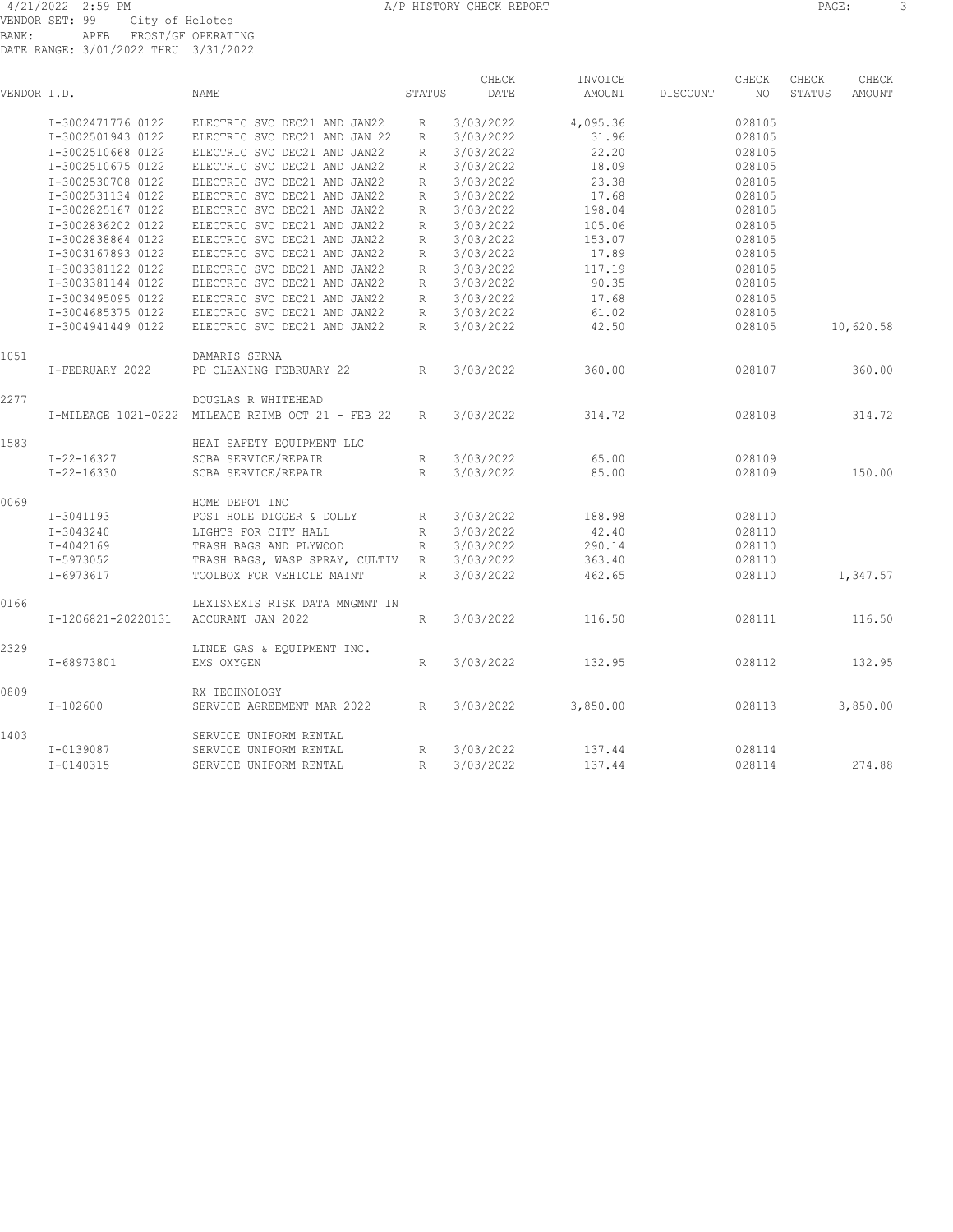#### 4/21/2022 2:59 PM A/P HISTORY CHECK REPORT PAGE: 4 VENDOR SET: 99 City of Helotes BANK: APFB FROST/GF OPERATING DATE RANGE: 3/01/2022 THRU 3/31/2022

| VENDOR I.D. |                 | <b>NAME</b>                                                    | STATUS | CHECK<br>DATE | INVOICE<br>AMOUNT | DISCOUNT | CHECK<br>NO. | CHECK<br>STATUS | CHECK<br>AMOUNT |
|-------------|-----------------|----------------------------------------------------------------|--------|---------------|-------------------|----------|--------------|-----------------|-----------------|
| 1588        | I-8000983295    | SHRED-IT USA LLC<br>SHREDDING JAN/FEB 22                       | R      | 3/03/2022     | 89.26             |          | 028115       |                 | 89.26           |
| 2235        | $I - 31146$     | TEXAS CITY MANAGEMENT ASSOCIAT<br>M.MENDOZA 2022 DUES          | R      | 3/03/2022     | 324.00            |          | 028116       |                 | 324.00          |
| 1989        | I-250891        | TEXAS MEDCLINIC<br>PRE-EMP DRUG SCREEN/PHYSICAL                | R      | 3/03/2022     | 169.00            |          | 028117       |                 | 169.00          |
| 0097        | $I - 5889$      | THOMAS PATRICK JOHNSON<br>REPAIRS TO MARKET POWER BOXES        | R      | 3/03/2022     | 1,082.50          |          | 028118       |                 | 1,082.50        |
| 0145        | I-0039133021422 | TIME WARNER CABLE SAN ANTONIO<br>CABLE& INTERNET FEBRUARY 2022 | R      | 3/03/2022     | 589.93            |          | 028119       |                 | 589.93          |
| 1093        | I-710002697162  | <b>TXTAG</b><br>TOLL FEES FOR AC TRUCK REPAIR                  | R      | 3/03/2022     | 102.61            |          | 028120       |                 | 102.61          |
| 0777        | I-114-12847942  | UNITED SITE SERVICES<br>RESTROOMS PARRIGIN PARK FEB 22 R       |        | 3/03/2022     | 178.85            |          | 028121       |                 | 178.85          |
| 1944        | I-8693996832206 | US BANK NA<br>FUEL BILL JAN 2022                               | R      | 3/03/2022     | 5,852.54          |          | 028122       |                 | 5,852.54        |
| 1883        | I-3084683       | XEROX CORPORATION<br>COPIER/PRINTER LEASE FEB 22               | R      | 3/03/2022     | 1,987.00          |          | 028123       |                 | 1,987.00        |
| 1721        | I-3545028602    | AT & T<br>ATT BUSINESS SVC FEB 2022                            | R      | 3/14/2022     | 1,533.04          |          | 028137       |                 | 1,533.04        |
| 0024        | I-12830         | BEXAR APPRAISAL DIST<br>BUDGET LEVY 2ND QTR 2022               | R      | 3/14/2022     | 4,745.00          |          | 028138       |                 | 4,745.00        |
| 0029        | I-FEB 2022      | BRUCE C BEALOR<br>INSPECTIONS AND PLAN REVIEWS                 | R      | 3/14/2022     | 7,565.00          |          | 028139       |                 | 7,565.00        |
| 2055        | I-0205690       | CULLIGAN WATER CONDITIONING<br>FD WATER SOFTENER               | R      | 3/14/2022     | 54.50             |          | 028140       |                 | 54.50           |
| 0051        | $I - 0549$      | ELF HARDWARE INC<br>CEMENT AND CAPS FOR SPRINKLERS             | R      | 3/14/2022     | 6.90              |          | 028141       |                 | 6.90            |
| 1040        | I-2177097       | GULF COAST PAPER CO INC<br>FD SUPPLIES                         | R      | 3/14/2022     | 670.22            |          | 028142       |                 | 670.22          |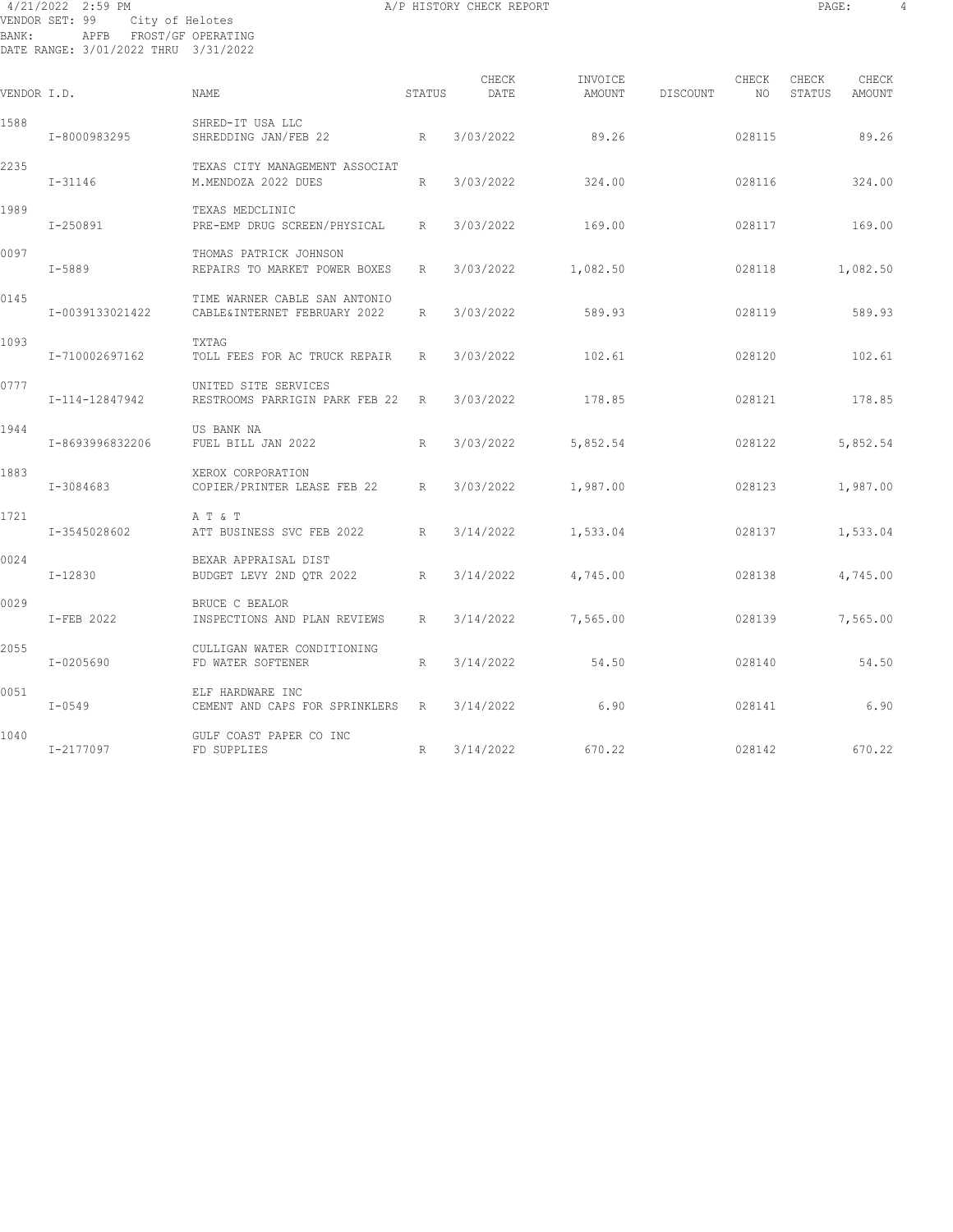#### 4/21/2022 2:59 PM A/P HISTORY CHECK REPORT PAGE: 5 VENDOR SET: 99 City of Helotes BANK: APFB FROST/GF OPERATING DATE RANGE: 3/01/2022 THRU 3/31/2022

| VENDOR I.D. |                  | <b>NAME</b>                    | STATUS       | CHECK<br>DATE | INVOICE<br>AMOUNT | DISCOUNT | CHECK<br>NO | CHECK<br>STATUS | CHECK<br>AMOUNT |
|-------------|------------------|--------------------------------|--------------|---------------|-------------------|----------|-------------|-----------------|-----------------|
| 1236        |                  | HENRY SCHEIN INC               |              |               |                   |          |             |                 |                 |
|             | I-16460309       | MEDICAL SUPPLIES               | R            | 3/14/2022     | 645.92            |          | 028143      |                 |                 |
|             | $I - 16509438$   | MEDICAL SUPPLIES               | R            | 3/14/2022     | 415.65            |          | 028143      |                 |                 |
|             | I-16783882       | MEDICAL SUPPLIES               | $\mathbb R$  | 3/14/2022     | 172.08            |          | 028143      |                 |                 |
|             | I-17022255       | MEDICAL SUPPLIES               | $\mathbb R$  | 3/14/2022     | 73.68             |          | 028143      |                 |                 |
|             | I-17197594       | MEDICAL SUPPLIES               | R            | 3/14/2022     | 438.77            |          | 028143      |                 |                 |
|             | I-17444298       | MEDICAL SUPPLIES               | R            | 3/14/2022     | 414.58            |          | 028143      |                 | 2,160.68        |
| 2336        |                  | INFOUSA MARKETING, INC.        |              |               |                   |          |             |                 |                 |
|             | I-10003929799    | MS4 POSTCARDS POSTAGE          | $\mathbb R$  | 3/14/2022     | 710.00            |          | 028144      |                 | 710.00          |
| 1923        |                  | JOHN SOBCZYK                   |              |               |                   |          |             |                 |                 |
|             | I-REIMB 032022   | REIMB INSTRUCTOR COURSE BOOK   | R            | 3/14/2022     | 34.99             |          | 028145      |                 | 34.99           |
| 1209        |                  | LANGUAGE LINE SERVICES INC     |              |               |                   |          |             |                 |                 |
|             | I-10461340       | DISPATCH INTERP. SERVICE       | R            | 3/14/2022     | 4.06              |          | 028146      |                 | 4.06            |
| 1770        |                  | MARK VINCENT                   |              |               |                   |          |             |                 |                 |
|             | I-CISTERN REPAIR | REPAIR/INSTALL CISTERN AT CITY | $\mathbb{R}$ | 3/14/2022     | 1,404.92          |          | 028147      |                 | 1,404.92        |
| 0102        |                  | NAFECO INC                     |              |               |                   |          |             |                 |                 |
|             | I-1129151        | PPE GLOVES                     | $\mathbb R$  | 3/14/2022     | 1,182.00          |          | 028148      |                 |                 |
|             | I-1129163        | PPE HELMETS                    | R            | 3/14/2022     | 363.44            |          | 028148      |                 |                 |
|             | I-1131070        | PPE BOOTS                      | R            | 3/14/2022     | 681.00            |          | 028148      |                 | 2,226.44        |
| 0793        |                  | OFFICE DEPOT INC               |              |               |                   |          |             |                 |                 |
|             | I-216480414001   | OFFICE SUPPLIES VAR. DEPTS.    | R            | 3/14/2022     | 470.97            |          | 028149      |                 |                 |
|             | I-216546073001   | 3 MONTH CALENDAR               | R            | 3/14/2022     | 16.79             |          | 028149      |                 |                 |
|             | I-224425252001   | OFFICE SUPPLIES                | R            | 3/14/2022     | 204.80            |          | 028149      |                 |                 |
|             | I-228134636001   | PAPER TOWELS                   | R            | 3/14/2022     | 17.21             |          | 028149      |                 |                 |
|             | I-228135202001   | OFFICE / OP SUPPLIES           | R            | 3/14/2022     | 42.86             |          | 028149      |                 |                 |
|             | I-228749769001   | OFFICE CHAIR                   | R            | 3/14/2022     | 399.99            |          | 028149      |                 | 1,152.62        |
| 0923        |                  | PITNEY BOWES PURCHASE POWER    |              |               |                   |          |             |                 |                 |
|             | I-POSTAGE 0322   | POSTAGE FOR 1ST & 2ND OTR 2022 | R            | 3/14/2022     | 1,166.38          |          | 028150      |                 | 1,166.38        |
| 0172        |                  | PITNEY BOWES GLOBAL FINANCIAL  |              |               |                   |          |             |                 |                 |
|             | I-3315255488     | PRINTER LEASE 1ST QTR 2022     | $\mathbb{R}$ | 3/14/2022     | 191.94            |          | 028151      |                 | 191.94          |
| 2337        |                  | SANDRA BOUTIN                  |              |               |                   |          |             |                 |                 |
|             | $I-10139$        | 2021 TAX FORMS (W2, W3, 1099)  | $\mathbb R$  | 3/14/2022     | 231.09            |          | 028152      |                 | 231.09          |
| 0777        |                  | UNITED SITE SERVICES           |              |               |                   |          |             |                 |                 |
|             | I-114-11843210   | MARKETPLACE PORTOPOTTIES 0421  | R            | 3/14/2022     | 552.27            |          | 028153      |                 |                 |
|             | I-114-12052233   | MARKETPLACE PORTOPOTTIES 0621  | $\mathbb{R}$ | 3/14/2022     | 355.37            |          | 028153      |                 |                 |
|             | I-114-12213894   | PARK PORTOPOTTIES JULY 21      | R            | 3/14/2022     | 47.53             |          | 028153      |                 |                 |
|             | I-114-12235351   | PARK PORTOPOTTIES AUG 21       | R            | 3/14/2022     | 214.82            |          | 028153      |                 |                 |
|             | I-114-12267345   | MARKETPLACE PORTOPOTTIES 0821  | $\mathbb{R}$ | 3/14/2022     | 355.37            |          | 028153      |                 |                 |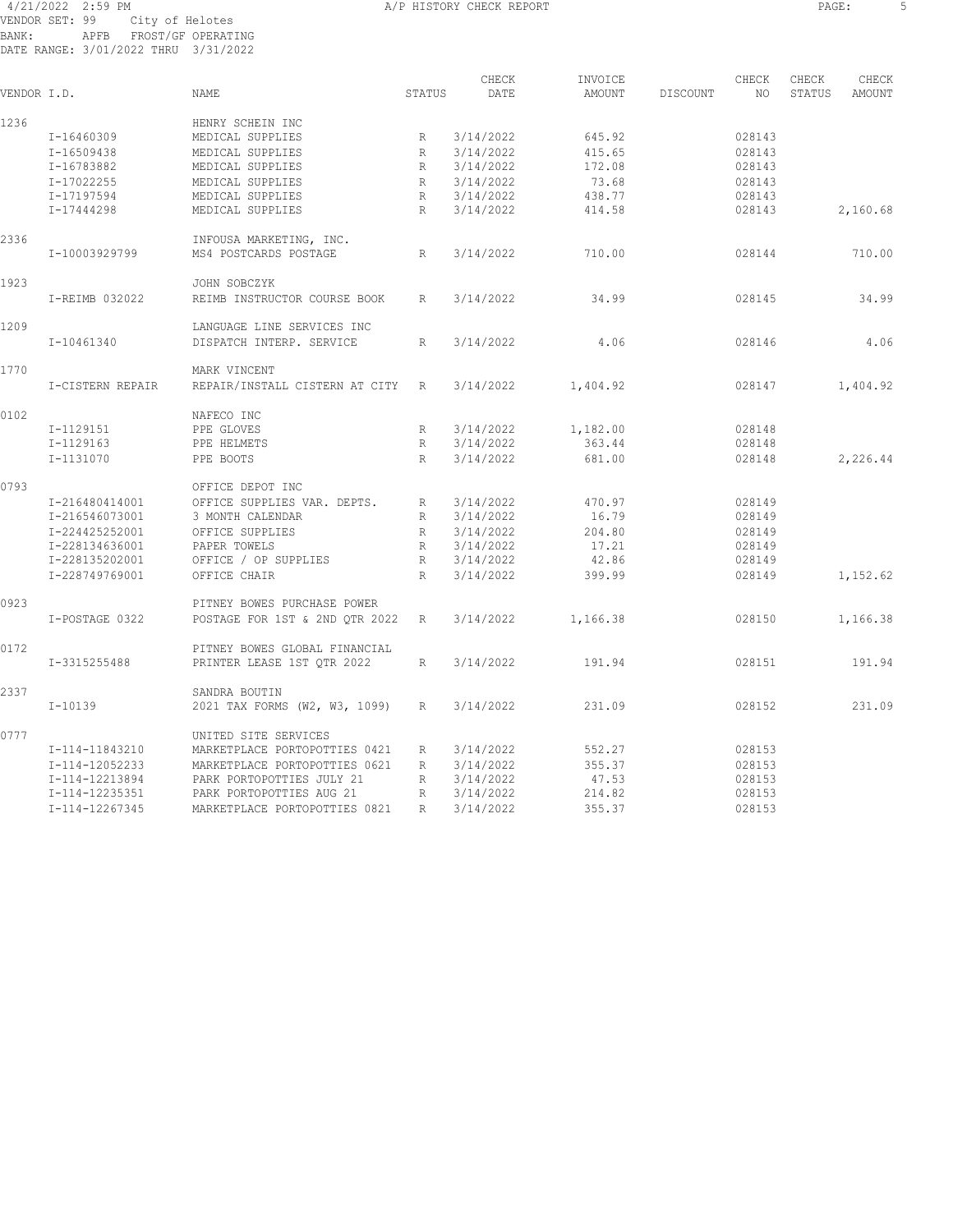#### 4/21/2022 2:59 PM A/P HISTORY CHECK REPORT PAGE: 6 VENDOR SET: 99 City of Helotes BANK: APFB FROST/GF OPERATING DATE RANGE: 3/01/2022 THRU 3/31/2022

| VENDOR I.D. |                    | NAME                           | STATUS       | CHECK<br>DATE | INVOICE<br>AMOUNT | DISCOUNT | CHECK<br>NO | CHECK<br>STATUS | CHECK<br><b>AMOUNT</b> |
|-------------|--------------------|--------------------------------|--------------|---------------|-------------------|----------|-------------|-----------------|------------------------|
|             | I-114-12603734     | PARK PORTOPOTTIES NOV 21       | R            | 3/14/2022     | 190.16            |          | 028153      |                 |                        |
|             | I-114-12612576     | PARK PORTOPOTTIES NOV 21       | R            | 3/14/2022     | 190.88            |          | 028153      |                 |                        |
|             | I-114-12658005     | MARKETPLACE PORTOPOTTIES 1221  | R            | 3/14/2022     | 405.40            |          | 028153      |                 |                        |
|             | I-114-12660910     | LIGHTING OF THE LIGHTS RESTROO | R            | 3/14/2022     | 746.85            |          | 028153      |                 |                        |
|             | I-114-9618740      | CHRISTMAS PARADE RESTROOMS     | R            | 3/14/2022     | 412.50            |          | 028153      |                 | 3,471.15               |
| 1698        |                    | PROFESSIONAL HEALTH SERVICES I |              |               |                   |          |             |                 |                        |
|             | $I - 76756 - 000$  | ANNUAL FIREFIGHTER PHYSI       | $\mathbb{R}$ | 3/14/2022     | 6,686.00          |          | 028154      |                 | 6,686.00               |
| 1601        |                    | ALBERT URESTI MPA PCC          |              |               |                   |          |             |                 |                        |
|             | $I - 0659 - 2022$  | PD FLEET REGISTRATION #0659    | $\mathbb{R}$ | 3/21/2022     | 7.50              |          | 028155      |                 | 7.50                   |
| 2074        |                    | AMAZON CAPITOL SERVICES INC    |              |               |                   |          |             |                 |                        |
|             | I-1141-76Y9-T3OK   | COOKING UTENSILS               | R            | 3/21/2022     | 30.99             |          | 028156      |                 |                        |
|             | $I-143C-QHN7-67H1$ | TONER FOR BAND PRINTER         | R            | 3/21/2022     | 41.99             |          | 028156      |                 |                        |
|             | I-174J-TTLH-HXFV   | HDMI EXTENDER FOR DISPATCH     | R            | 3/21/2022     | 93.99             |          | 028156      |                 |                        |
|             | I-1FQP-MMC1-1GJY   | MISC SUPPLIES                  | $\mathbb{R}$ | 3/21/2022     | 74.62             |          | 028156      |                 |                        |
|             | I-1GGY-RV7P-PFH1   | MARKETPLACE HANDWARMERS        | R            | 3/21/2022     | 17.96             |          | 028156      |                 |                        |
|             | I-1NYV-JPNC-YHFH   | COMPUTER STAND                 | R            | 3/21/2022     | 29.69             |          | 028156      |                 |                        |
|             | I-1PPH-9N6T-966P   | FILE ORGANIZER FOR HR          | R            | 3/21/2022     | 32.99             |          | 028156      |                 |                        |
|             | I-1ROD-CPM1-9LVJ   | NEW KEYBOARD                   | R            | 3/21/2022     | 25.99             |          | 028156      |                 | 348.22                 |
| 2335        |                    | ARDURRA GROUP, INC             |              |               |                   |          |             |                 |                        |
|             | $I - 40700$        | CITY ENGINEER                  | R            | 3/21/2022     | 7,281.72          |          | 028157      |                 |                        |
|             | $I - 40894$        | PLAT REVIEW                    | $\mathbb{R}$ | 3/21/2022     | 259.10            |          | 028157      |                 | 7,540.82               |
| 2106        |                    | CDW GOVERNEMNT LLC, CDW GOVERN |              |               |                   |          |             |                 |                        |
|             | I-S905177          | THERMAL TICKET WRITER PAPER    | $\mathbb{R}$ | 3/21/2022     | 151.20            |          | 028158      |                 | 151.20                 |
| 1865        |                    | ESD AND ASSOCIATES             |              |               |                   |          |             |                 |                        |
|             | $I - 51325$        | WEBSITE MAINT 0222             | R            | 3/21/2022     | 1,216.00          |          | 028159      |                 | 1,216.00               |
| 0060        |                    | GREY FOREST UTILITIES INC      |              |               |                   |          |             |                 |                        |
|             | I-1007684800 0222  | GREY FOREST UTILITIES INC      | R            | 3/21/2022     | 325.17            |          | 028160      |                 |                        |
|             | I-1025023600 0222  | GREY FOREST UTILITIES INC      | R            | 3/21/2022     | 30.90             |          | 028160      |                 |                        |
|             | I-1025025200 0222  | GREY FOREST UTILITIES INC      | R            | 3/21/2022     | 1,206.65          |          | 028160      |                 |                        |
|             | I-1025560200 0222  | GREY FOREST UTILITIES INC      | $\mathbb{R}$ | 3/21/2022     | 25.58             |          | 028160      |                 |                        |
|             | I-1055024400 0222  | GREY FOREST UTILITIES INC      | R            | 3/21/2022     | 25.58             |          | 028160      |                 | 1,613.88               |
| 0191        |                    | HEARST NEWSPAPERS, LLC         |              |               |                   |          |             |                 |                        |
|             | I-34179389-1       | NOTICE FOR CODE ORD            | R            | 3/21/2022     | 246.33            |          | 028161      |                 | 246.33                 |
| 0069        |                    | HOME DEPOT INC                 |              |               |                   |          |             |                 |                        |
|             | I-2040394          | SCREWS FOR CISTERN             | R            | 3/21/2022     | 9.46              |          | 028162      |                 |                        |
|             | I-2177446          | SIGNS FOR DOORS                | R            | 3/21/2022     | 28.59             |          | 028162      |                 |                        |
|             | I-3513313          | PROPANE                        | R            | 3/21/2022     | 59.94             |          | 028162      |                 |                        |
|             | I-4021319          | EAR PLUGS, FAUCET COVER        | R            | 3/21/2022     | 36.02             |          | 028162      |                 |                        |
|             | I-5520618          | SHELVING FOR SUPPLIES          | $\mathbb{R}$ | 3/21/2022     | 103.33            |          | 028162      |                 |                        |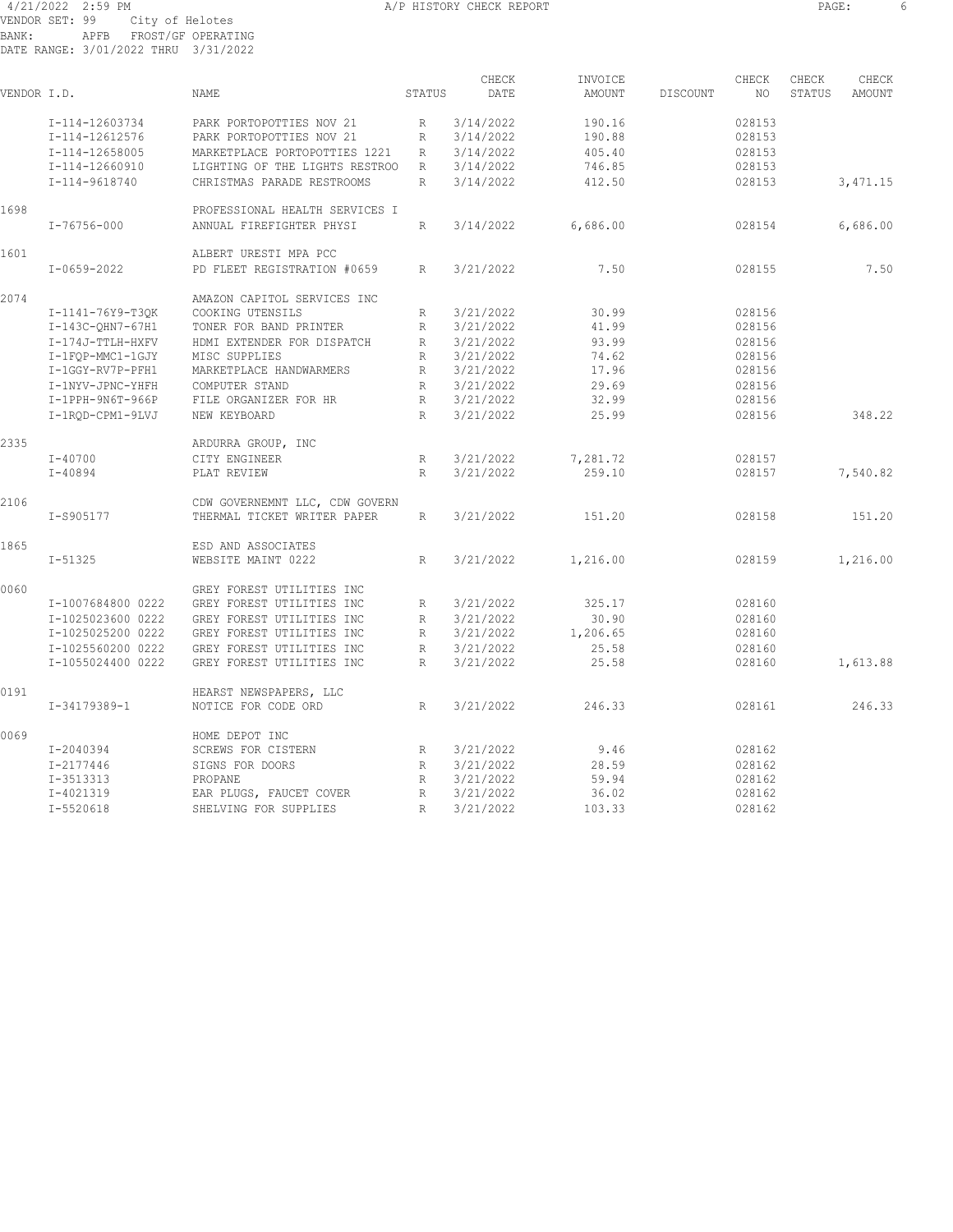#### 4/21/2022 2:59 PM A/P HISTORY CHECK REPORT PAGE: 7 VENDOR SET: 99 City of Helotes BANK: APFB FROST/GF OPERATING DATE RANGE: 3/01/2022 THRU 3/31/2022

|             |                                         |                                                |              | CHECK     | INVOICE       |          | CHECK  | CHECK  | CHECK         |
|-------------|-----------------------------------------|------------------------------------------------|--------------|-----------|---------------|----------|--------|--------|---------------|
| VENDOR I.D. |                                         | NAME                                           | STATUS       | DATE      | <b>AMOUNT</b> | DISCOUNT | NO.    | STATUS | <b>AMOUNT</b> |
|             | $I - 6045005$                           | STRAPS AND LUMBER FOR CISTERN                  | R            | 3/21/2022 | 210.04        |          | 028162 |        |               |
|             | I-7044863                               | SAFETY VESTS FOR EVENTS                        | R            | 3/21/2022 | 271.40        |          | 028162 |        |               |
|             | I-8044760                               | SCREWS FOR CISTERN                             | R            | 3/21/2022 | 109.30        |          | 028162 |        |               |
|             | I-9040665                               | TOOLS FOR IRRIGATION REPAIR                    | R            | 3/21/2022 | 11.23         |          | 028162 |        |               |
|             | I-9040666                               | <b>SCREWS FOR CISTERN</b>                      | R            | 3/21/2022 | 12.26         |          | 028162 |        |               |
|             | $I-9044576$                             | LUMBER FOR CISTERN                             | $\mathbb{R}$ | 3/21/2022 | 85.06         |          | 028162 |        | 936.63        |
| 1196        |                                         | MONTY JOE MCGUFFIN                             |              |           |               |          |        |        |               |
|             | I-FEB 2022                              | HEALTH INSPECTIONS FEB 2022                    | R            | 3/21/2022 | 650.00        |          | 028163 |        | 650.00        |
| 1944        |                                         | US BANK NA                                     |              |           |               |          |        |        |               |
|             | I-8693996832210                         | FUEL FEB 2022                                  | R            | 3/21/2022 | 6,027.72      |          | 028164 |        | 6,027.72      |
| 1486        |                                         | WEST PUBLISHING CORPORATION                    |              |           |               |          |        |        |               |
|             | I-845521801                             | TX LOCAL GOVT CODE 2022 ED                     | $\mathbb{R}$ | 3/21/2022 | 89.00         |          | 028165 |        | 89.00         |
| 0021        |                                         | A T & T MOBILITY                               |              |           |               |          |        |        |               |
|             |                                         | I-287288218344X03092 PHONES AND TABLETS FEB 22 | R            | 3/23/2022 | 2,566.57      |          | 028166 |        | 2,566.57      |
| 1785        |                                         | AXCESS FIRE & SAFETY SUPPLY IN                 |              |           |               |          |        |        |               |
|             | $I-11431$                               | ANN. PUMP & LADDER TESTING                     | $\mathbb{R}$ | 3/23/2022 | 1,650.53      |          | 028167 |        | 1,650.53      |
| 0025        |                                         | BEXAR COUNTY CLERK                             |              |           |               |          |        |        |               |
|             | I-BRICEWOOD U6                          | PLAT RECORDING BRICEWOOD U6                    | $\mathbb{R}$ | 3/23/2022 | 164.00        |          | 028168 |        | 164.00        |
| 0029        |                                         | BRUCE C BEALOR                                 |              |           |               |          |        |        |               |
|             | I-JANUARY 2022                          | INSPECTION SVCS JAN 2022                       | R            | 3/23/2022 | 8,200.00      |          | 028169 |        | 8,200.00      |
| 0868        |                                         | CE SOLUTIONS                                   |              |           |               |          |        |        |               |
|             | $I - 214604$                            | CONT. ED. FOR FD STAFF                         | R            | 3/23/2022 | 1,155.00      |          | 028170 |        | 1,155.00      |
| 2187        |                                         | CITIBANK NA                                    |              |           |               |          |        |        |               |
|             | I-AN 0222                               | A.NEWBY CC FEB 22                              | $\mathbb{R}$ | 3/23/2022 | 236.72        |          | 028171 |        |               |
|             | I-JM 0222                               | LANDSCAPE TRAINING                             | R            | 3/23/2022 | 160.00        |          | 028171 |        |               |
|             | I-MM 0222                               | M.MENDOZA CC FEB 22                            | R            | 3/23/2022 | 194.45        |          | 028171 |        |               |
|             | I-PW 0222                               | PUB WORKS CC FEB 22                            | R            | 3/23/2022 | 492.37        |          | 028171 |        |               |
|             | I-SB 0222                               | S. BAYLISS CC FEB 22                           | R            | 3/23/2022 | 1,176.68      |          | 028171 |        |               |
|             | I-TD 0222                               | CITIBANK NA                                    | R            | 3/23/2022 | 214.99        |          | 028171 |        | 2,475.21      |
| 0042        |                                         | CITY PUBLIC SERVICE                            |              |           |               |          |        |        |               |
|             | I-300-0530-099 0222 CITY PUBLIC SERVICE |                                                | R            | 3/23/2022 | 784.20        |          | 028172 |        |               |
|             | I-300-0819-534 0222                     | CITY PUBLIC SERVICE                            | R            | 3/23/2022 | 38.03         |          | 028172 |        |               |
|             | I-300-1085-347 0222                     | CITY PUBLIC SERVICE                            | R            | 3/23/2022 | 662.56        |          | 028172 |        |               |
|             | I-300-2417-564 0222                     | CITY PUBLIC SERVICE                            | R            | 3/23/2022 | 354.30        |          | 028172 |        |               |
|             | I-300-2452-349 0222                     | CITY PUBLIC SERVICE                            | $\mathbb{R}$ | 3/23/2022 | 879.27        |          | 028172 |        |               |
|             | I-300-2471-776 0222 CITY PUBLIC SERVICE |                                                | R            | 3/23/2022 | 2,197.81      |          | 028172 |        |               |
|             | I-300-2501-943 0222 CITY PUBLIC SERVICE |                                                | R            | 3/23/2022 | 13.70         |          | 028172 |        |               |
|             | I-3002510667 0222                       | CITY PUBLIC SERVICE                            | $\mathbb{R}$ | 3/23/2022 | 12.43         |          | 028172 |        |               |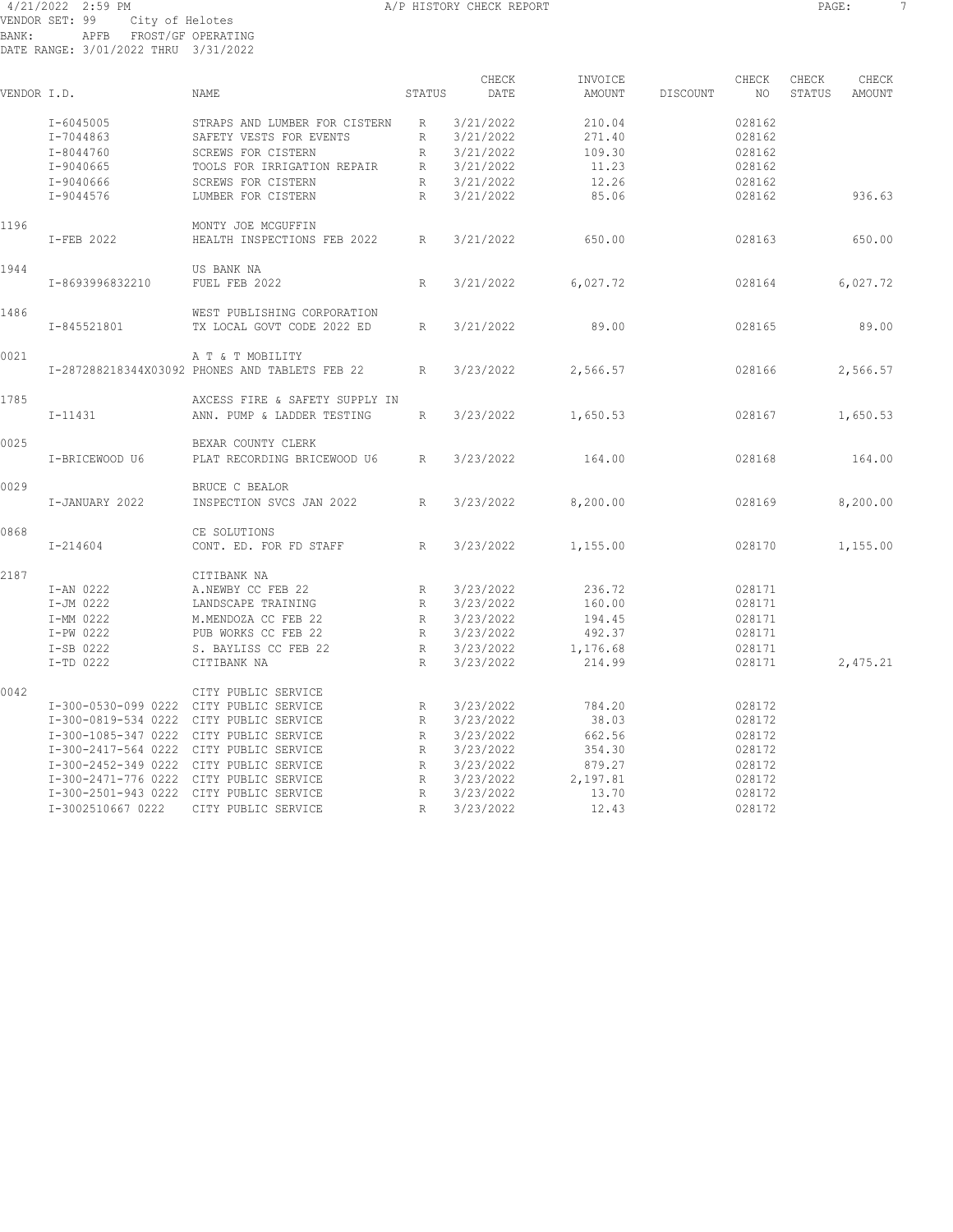|             |                    |                                |              | CHECK     | INVOICE  |          | CHECK  | CHECK  | CHECK    |
|-------------|--------------------|--------------------------------|--------------|-----------|----------|----------|--------|--------|----------|
| VENDOR I.D. |                    | <b>NAME</b>                    | STATUS       | DATE      | AMOUNT   | DISCOUNT | NO     | STATUS | AMOUNT   |
|             | I-3002510675 0222  | CITY PUBLIC SERVICE            | R            | 3/23/2022 | 10.70    |          | 028172 |        |          |
|             | I-3002530708 0222  | CITY PUBLIC SERVICE            | R            | 3/23/2022 | 11.97    |          | 028172 |        |          |
|             | I-3002531134 0222  | CITY PUBLIC SERVICE            | R            | 3/23/2022 | 9.19     |          | 028172 |        |          |
|             | I-3002825167 0222  | CITY PUBLIC SERVICE            | R            | 3/23/2022 | 53.81    |          | 028172 |        |          |
|             | I-3002836202 0222  | CITY PUBLIC SERVICE            | R            | 3/23/2022 | 55.98    |          | 028172 |        |          |
|             | I-3002838864 0222  | CITY PUBLIC SERVICE            | R            | 3/23/2022 | 80.87    |          | 028172 |        |          |
|             | I-3003167893 0222  | CITY PUBLIC SERVICE            | $\mathbb{R}$ | 3/23/2022 | 9.19     |          | 028172 |        |          |
|             | I-3003381122 0222  | CITY PUBLIC SERVICE            | R            | 3/23/2022 | 58.39    |          | 028172 |        |          |
|             | I-3003381144 0222  | CITY PUBLIC SERVICE            | R            | 3/23/2022 | 43.63    |          | 028172 |        |          |
|             | I-3003495095 0222  | CITY PUBLIC SERVICE            | R            | 3/23/2022 | 11.74    |          | 028172 |        |          |
|             | I-3004685375 0222  | CITY PUBLIC SERVICE            | R            | 3/23/2022 | 30.25    |          | 028172 |        |          |
|             | I-3004941449 0222  | CITY PUBLIC SERVICE            | R            | 3/23/2022 | 17.86    |          | 028172 |        | 5,335.88 |
| 0324        |                    | CLIA LABORATORY PROGRAM        |              |           |          |          |        |        |          |
|             | I-45D1030315 22-24 | LABORATORY USER FEES 22-24     | V            | 3/23/2022 | 180.00   |          | 028174 |        | 180.00   |
| 2055        |                    | CULLIGAN WATER CONDITIONING    |              |           |          |          |        |        |          |
|             | I-0202387          | CULLIGAN WATER CONDITIONING    | R            | 3/23/2022 | 53.50    |          | 028175 |        |          |
|             | $I - 0207662$      | LATE FEE                       | $\mathbb{R}$ | 3/23/2022 | 3.00     |          | 028175 |        | 56.50    |
| 0643        |                    | DAVIDSON & TROILO REAM & GARZA |              |           |          |          |        |        |          |
|             | I-34052            | PROSECUTOR FEES FEB 22         | R            | 3/23/2022 | 2,385.20 |          | 028176 |        |          |
|             | $I - 34054$        | CITY LEGAL FEES FEB 22         | R            | 3/23/2022 | 3,606.20 |          | 028176 |        | 5,991.40 |
| 1583        |                    | HEAT SAFETY EQUIPMENT LLC      |              |           |          |          |        |        |          |
|             | $I - 22 - 16395$   | SVC. FEE FOR REPAIR            | R            | 3/23/2022 | 50.00    |          | 028177 |        |          |
|             | $I - 22 - 16454$   | ANN. AIR FLOW TESTING AIR PACK | R            | 3/23/2022 | 903.04   |          | 028177 |        | 953.04   |
| 2342        |                    | SAN ANTONIO PLUMBING           |              |           |          |          |        |        |          |
|             | $I - 14029 - 2$    | REPLACE HOT WATER HEATER       | R            | 3/23/2022 | 1,400.00 |          | 028178 |        | 1,400.00 |
| 0121        |                    | SAN ANTONIO WATER SYSTEMS      |              |           |          |          |        |        |          |
|             | I-000141402 0222   | SAN ANTONIO WATER SYSTEMS      | R            | 3/23/2022 | 110.50   |          | 028179 |        |          |
|             | I-000144735 0222   | SAN ANTONIO WATER SYSTEMS      | R            | 3/23/2022 | 279.59   |          | 028179 |        |          |
|             | I-000144738 022    | SAN ANTONIO WATER SYSTEMS      | $\mathbb{R}$ | 3/23/2022 | 33.25    |          | 028179 |        |          |
|             | I-001153517 0222   | SAN ANTONIO WATER SYSTEMS      | R            | 3/23/2022 | 41.16    |          | 028179 |        | 464.50   |
| 2325        |                    | SOUTHWEST BRAKE AND ALIGNMENTS |              |           |          |          |        |        |          |
|             | $I - 31576$        | ROATATE/ALIGN MEDIC 2          | R            | 3/23/2022 | 193.00   |          | 028180 |        | 193.00   |
| 0145        |                    | TIME WARNER CABLE SAN ANTONIO  |              |           |          |          |        |        |          |
|             | I-0039133031422    | CABLE/INTERNET 0322            | R            | 3/23/2022 | 589.93   |          | 028181 |        | 589.93   |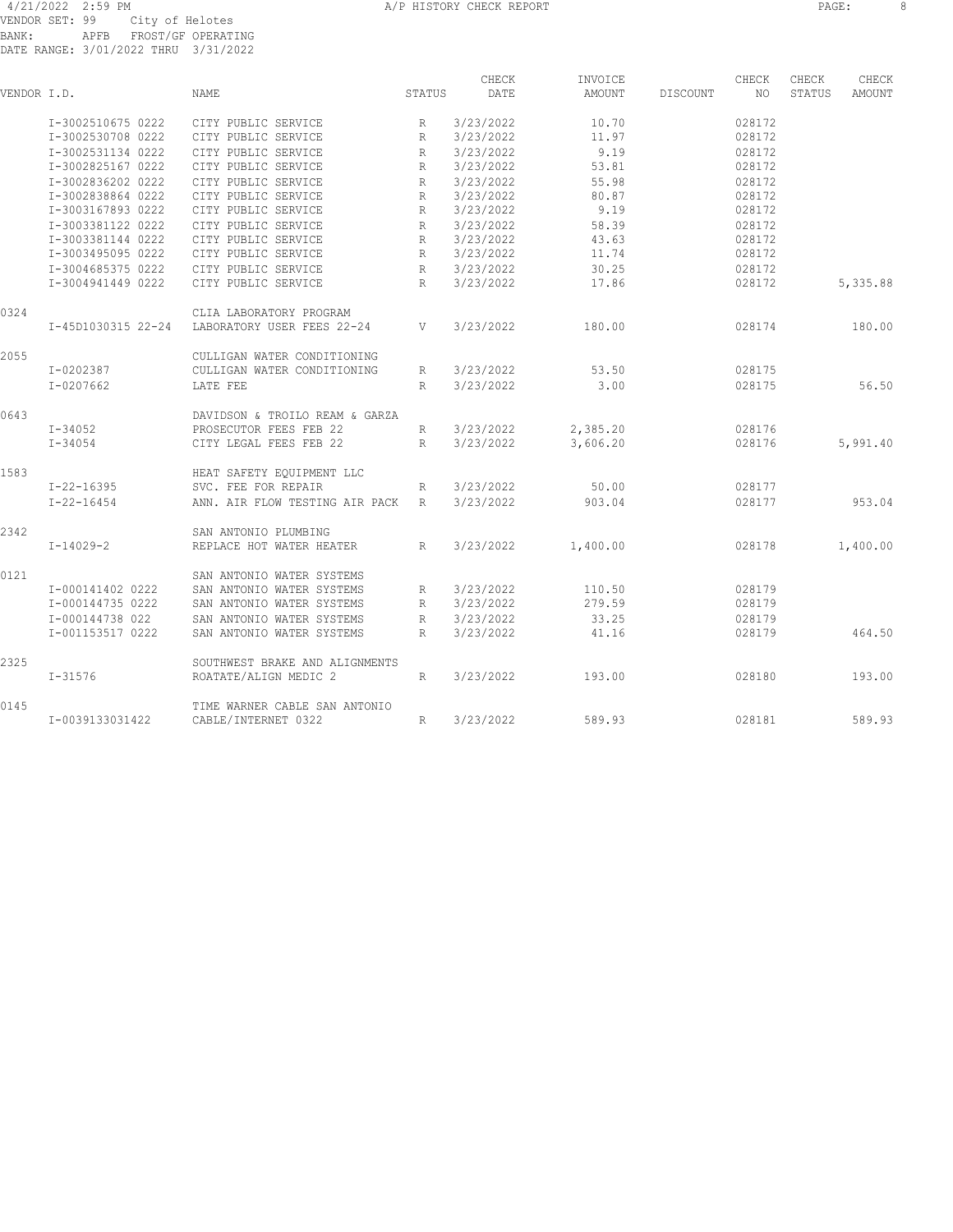#### 4/21/2022 2:59 PM A/P HISTORY CHECK REPORT PAGE: 9 VENDOR SET: 99 City of Helotes BANK: APFB FROST/GF OPERATING DATE RANGE: 3/01/2022 THRU 3/31/2022

| VENDOR I.D.     |                                                                                                     | <b>NAME</b>                                                       |                               | STATUS | CHECK<br>DATE   | INVOICE<br>AMOUNT                                                        | CHECK<br>NO.<br>DISCOUNT                                         | CHECK<br>STATUS | CHECK<br><b>AMOUNT</b>                                     |
|-----------------|-----------------------------------------------------------------------------------------------------|-------------------------------------------------------------------|-------------------------------|--------|-----------------|--------------------------------------------------------------------------|------------------------------------------------------------------|-----------------|------------------------------------------------------------|
| 0921            | I-SA111133                                                                                          | VANGUARD CLEANING SYSTEM INC<br>CITY HALL CLEANING                |                               | R      | 3/23/2022       | 475.00                                                                   | 028182                                                           |                 | 475.00                                                     |
| 0742            | $I - 5256 - 1$                                                                                      | YOU NAME IT SPECIALTIES INC<br>MINI CORN PENS                     |                               | R      | 3/23/2022       | 239.98                                                                   | 028183                                                           |                 | 239.98                                                     |
| $\star$ $\star$ | $TOTAT.S.$ * *<br>REGULAR CHECKS:<br>HAND CHECKS:<br>DRAFTS:<br>EFT:<br>NON CHECKS:<br>VOID CHECKS: | NO.<br>69<br>$\mathbf{0}$<br>$\circ$<br>$\circ$<br>$\overline{c}$ | 3 VOID DEBITS<br>VOID CREDITS |        | 0.00<br>19.73CR | INVOICE AMOUNT<br>123, 459.97<br>0.00<br>0.00<br>0.00<br>0.00<br>19.73CR | <b>DISCOUNTS</b><br>0.00<br>0.00<br>0.00<br>0.00<br>0.00<br>0.00 |                 | CHECK AMOUNT<br>123,279.97<br>0.00<br>0.00<br>0.00<br>0.00 |
|                 | $\Omega$<br>TOTAL ERRORS:                                                                           |                                                                   |                               |        |                 |                                                                          |                                                                  |                 |                                                            |
|                 | VENDOR SET: 99<br>BANK: APFB TOTALS:                                                                | NO.<br>74                                                         |                               |        |                 | INVOICE AMOUNT<br>123, 459.97                                            | DISCOUNTS<br>0.00                                                |                 | CHECK AMOUNT<br>123,279.97                                 |
|                 | BANK: APFB<br>TOTALS:                                                                               | 74                                                                |                               |        |                 | 123, 459.97                                                              | 0.00                                                             |                 | 123,279.97                                                 |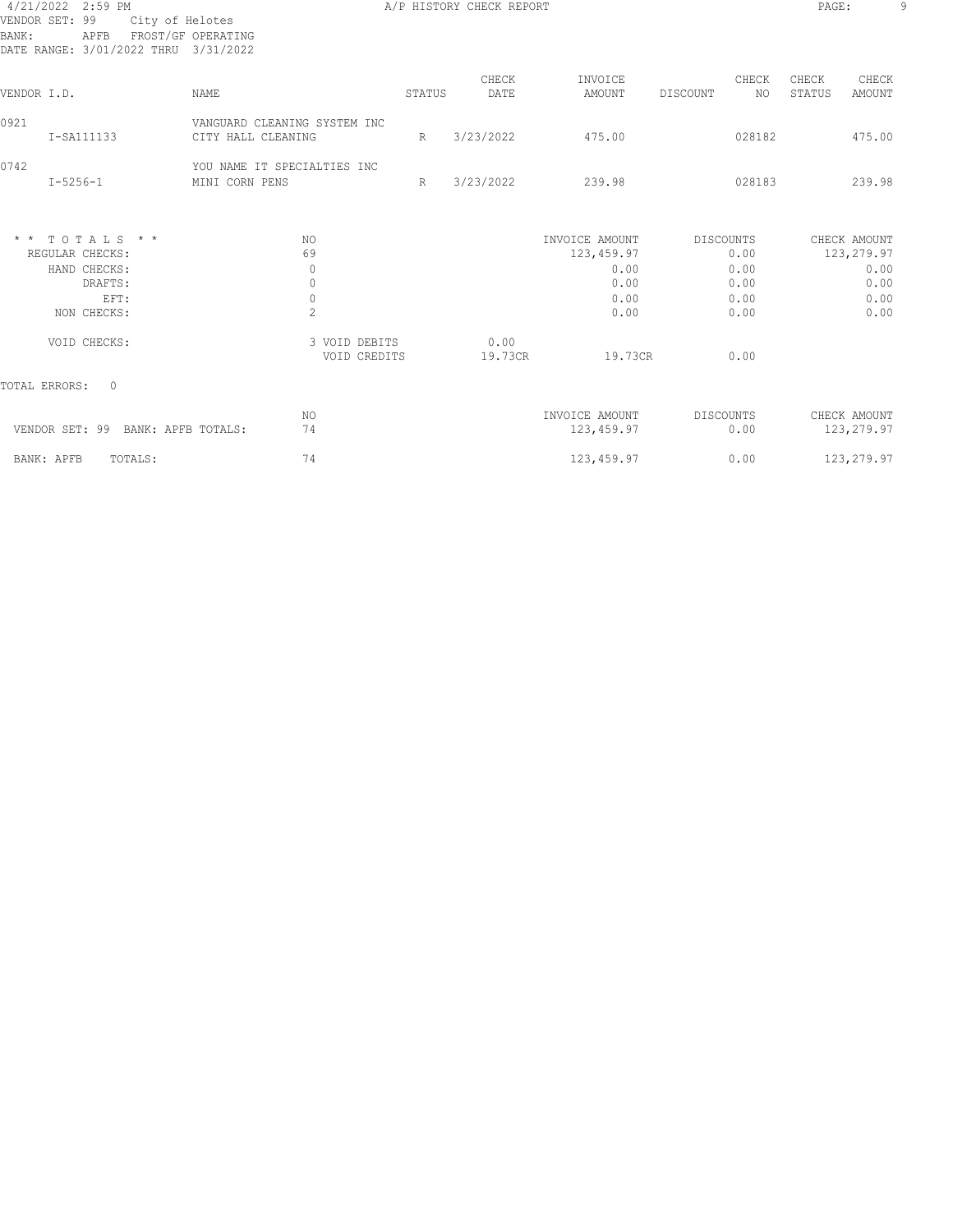# VENDOR SET: 99 City of Helotes BANK: ARPF FROST/ARPA GRANT DATE RANGE: 3/01/2022 THRU 3/31/2022

A/P HISTORY CHECK REPORT PAGE: 10

| DATE KANGE: 3/UI/ZUZZ THKU                                                                            | 3/31/2022                                                                                                          |        |               |                                                                     |                                                           |                                                           |
|-------------------------------------------------------------------------------------------------------|--------------------------------------------------------------------------------------------------------------------|--------|---------------|---------------------------------------------------------------------|-----------------------------------------------------------|-----------------------------------------------------------|
| VENDOR I.D.                                                                                           | NAME                                                                                                               | STATUS | CHECK<br>DATE | INVOICE<br>AMOUNT                                                   | CHECK<br>NO.<br>DISCOUNT                                  | CHECK<br>CHECK<br>STATUS<br>AMOUNT                        |
| 1880<br>I-ESO-73400                                                                                   | ESO SOLUTIONS INC<br>ESO FIRE RMS SOFTWARE                                                                         | R      | 3/03/2022     | 4,384.35                                                            | 001002                                                    | 4,384.35                                                  |
| 2106<br>I-S601771 & S560973                                                                           | CDW GOVERNEMNT LLC, CDW GOVERN<br>MDTS FOR FD                                                                      | R      | 3/14/2022     | 9,997.00                                                            | 001003                                                    | 9,997.00                                                  |
| $*$ * TOTALS * *<br>REGULAR CHECKS:<br>HAND CHECKS:<br>DRAFTS:<br>EFT:<br>NON CHECKS:<br>VOID CHECKS: | NO.<br>$\overline{c}$<br>$\mathbb O$<br>$\mathbb O$<br>$\mathbb O$<br>$\mathbf 0$<br>0 VOID DEBITS<br>VOID CREDITS |        | 0.00<br>0.00  | INVOICE AMOUNT<br>14,381.35<br>0.00<br>0.00<br>0.00<br>0.00<br>0.00 | DISCOUNTS<br>0.00<br>0.00<br>0.00<br>0.00<br>0.00<br>0.00 | CHECK AMOUNT<br>14,381.35<br>0.00<br>0.00<br>0.00<br>0.00 |
| TOTAL ERRORS:<br>$\Omega$                                                                             |                                                                                                                    |        |               |                                                                     |                                                           |                                                           |
| VENDOR SET: 99 BANK: ARPF TOTALS:                                                                     | NO.<br>$\overline{2}$                                                                                              |        |               | INVOICE AMOUNT<br>14,381.35                                         | <b>DISCOUNTS</b><br>0.00                                  | CHECK AMOUNT<br>14,381.35                                 |
| BANK: ARPF<br>TOTALS:                                                                                 | $\overline{c}$                                                                                                     |        |               | 14,381.35                                                           | 0.00                                                      | 14,381.35                                                 |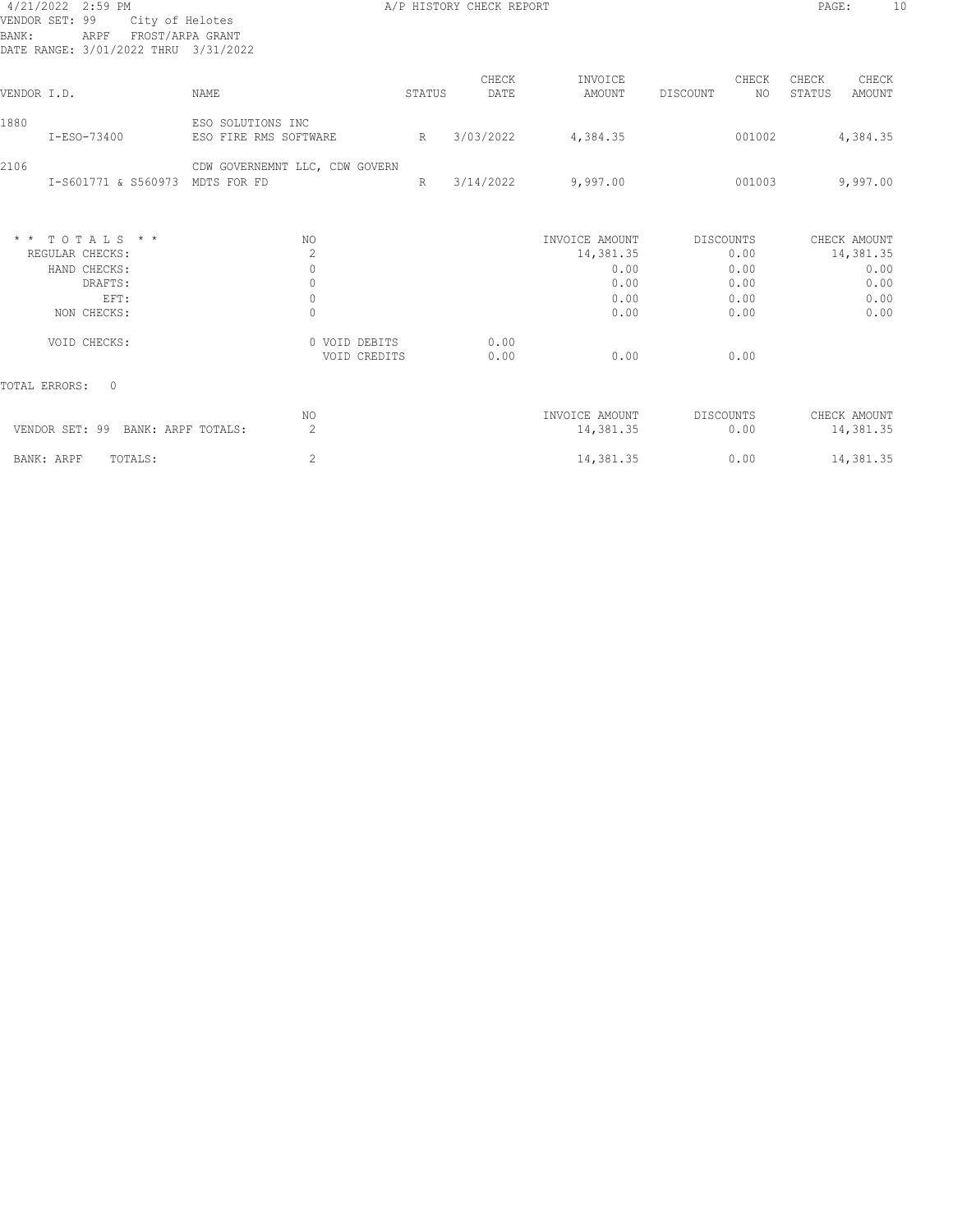#### 4/21/2022 2:59 PM A/P HISTORY CHECK REPORT PAGE: 11 VENDOR SET: 99 City of Helotes BANK: FBPY FROST/PAYROLL DATE RANGE: 3/01/2022 THRU 3/31/2022

| VENDOR I.D. |                  | <b>NAME</b>                                                | STATUS | CHECK<br>DATE | INVOICE<br>AMOUNT | DISCOUNT | CHECK<br>NO. | CHECK<br>STATUS | CHECK<br>AMOUNT |
|-------------|------------------|------------------------------------------------------------|--------|---------------|-------------------|----------|--------------|-----------------|-----------------|
| 0002        | I-TMRPR 030422   | TEXAS MUNICIPAL RETIREMENT SYS<br>RETIREMENT CONTRIBUTIONS | D      | 3/04/2022     | 21,462.61         |          | 000000       |                 | 21,462.61       |
| 0002        |                  | TEXAS MUNICIPAL RETIREMENT SYS                             |        |               |                   |          |              |                 |                 |
|             | I-TMRPR 031822   | RETIREMENT CONTRIBUTIONS                                   | D      | 3/18/2022     | 20,381.81         |          | 000000       |                 | 20,381.81       |
| 0003        |                  | I C M A RETIREMENT CORP                                    |        |               |                   |          |              |                 |                 |
|             | I-ICMPR 030422   | RETIREMENT CONTRIBUTIONS                                   | D      | 3/04/2022     | 2,865.00          |          | 000000       |                 |                 |
|             | I-ICPPR 030422   | RETIREMENT CONTRIBUTION                                    | D.     | 3/04/2022     | 138.69            |          | 000000       |                 | 3,003.69        |
| 0003        |                  | I C M A RETIREMENT CORP                                    |        |               |                   |          |              |                 |                 |
|             | I-ICMPR 031822   | RETIREMENT CONTRIBUTIONS                                   | D      | 3/18/2022     | 2,865.00          |          | 000000       |                 |                 |
|             | I-ICPPR 031822   | RETIREMENT CONTRIBUTION                                    | D      | 3/18/2022     | 127.27            |          | 000000       |                 | 2,992.27        |
| 0296        |                  | OFFICE OF ATTY GENERAL                                     |        |               |                   |          |              |                 |                 |
|             | I-CS PR 030422   | CHILD SUPPORT                                              | D.     | 3/04/2022     | 475.38            |          | 000000       |                 | 475.38          |
| 0296        |                  | OFFICE OF ATTY GENERAL                                     |        |               |                   |          |              |                 |                 |
|             | I-CS PR 031822   | CHILD SUPPORT                                              | D      | 3/18/2022     | 475.38            |          | 000000       |                 | 475.38          |
| 1076        |                  | BENEFIT WALLET                                             |        |               |                   |          |              |                 |                 |
|             | C-HSA ADJ 030422 | BENEFIT WALLET                                             | D      | 3/04/2022     | 90.38CR           |          | 000000       |                 |                 |
|             | I-HS PR 030422   | HEALTH SAVINGS NON CAF                                     | D      | 3/04/2022     | 356.33            |          | 000000       |                 |                 |
|             | I-HSAPR 030422   | HEALTH SAVINGS ACCOUNT                                     | D.     | 3/04/2022     | 834.60            |          | 000000       |                 | 1,100.55        |
| 1076        |                  | BENEFIT WALLET                                             |        |               |                   |          |              |                 |                 |
|             | C-HSA ADJ 031822 | BENEFIT WALLET                                             | D      | 3/18/2022     | 90.38CR           |          | 000000       |                 |                 |
|             | I-HS PR 031822   | HEALTH SAVINGS NON CAF                                     | D      | 3/18/2022     | 356.33            |          | 000000       |                 |                 |
|             | I-HSAPR 031822   | HEALTH SAVINGS ACCOUNT                                     | D.     | 3/18/2022     | 599.40            |          | 000000       |                 | 865.35          |
| 1692        |                  | FROST BANK                                                 |        |               |                   |          |              |                 |                 |
|             | I-T1 PR 030422   | FEDERAL WITHHOLDING                                        | D      | 3/04/2022     | 10,641.86         |          | 000000       |                 |                 |
|             | I-T3 PR 030422   | FICA PAYABLE                                               | D      | 3/04/2022     | 17,887.72         |          | 000000       |                 |                 |
|             | I-T4 PR 030422   | MEDICARE WITHHOLDING                                       | D.     | 3/04/2022     | 4,183.50          |          | 000000       |                 | 32,713.08       |
| 1692        |                  | FROST BANK                                                 |        |               |                   |          |              |                 |                 |
|             | I-T1 PR 031822   | FEDERAL WITHHOLDING                                        | D      | 3/18/2022     | 9,441.68          |          | 000000       |                 |                 |
|             | I-T3 PR 031822   | FICA PAYABLE                                               | D      | 3/18/2022     | 17,080.24         |          | 000000       |                 |                 |
|             | I-T4 PR 031822   | MEDICARE WITHHOLDING                                       | D.     | 3/18/2022     | 3,994.70          |          | 000000       |                 | 30,516.62       |
| 2151        |                  | ICMA-RC RETIREMENT (ROTH)                                  |        |               |                   |          |              |                 |                 |
|             | I-ROTPR 030422   | ICMA ROTH                                                  | D.     | 3/04/2022     | 494.23            |          | 000000       |                 | 494.23          |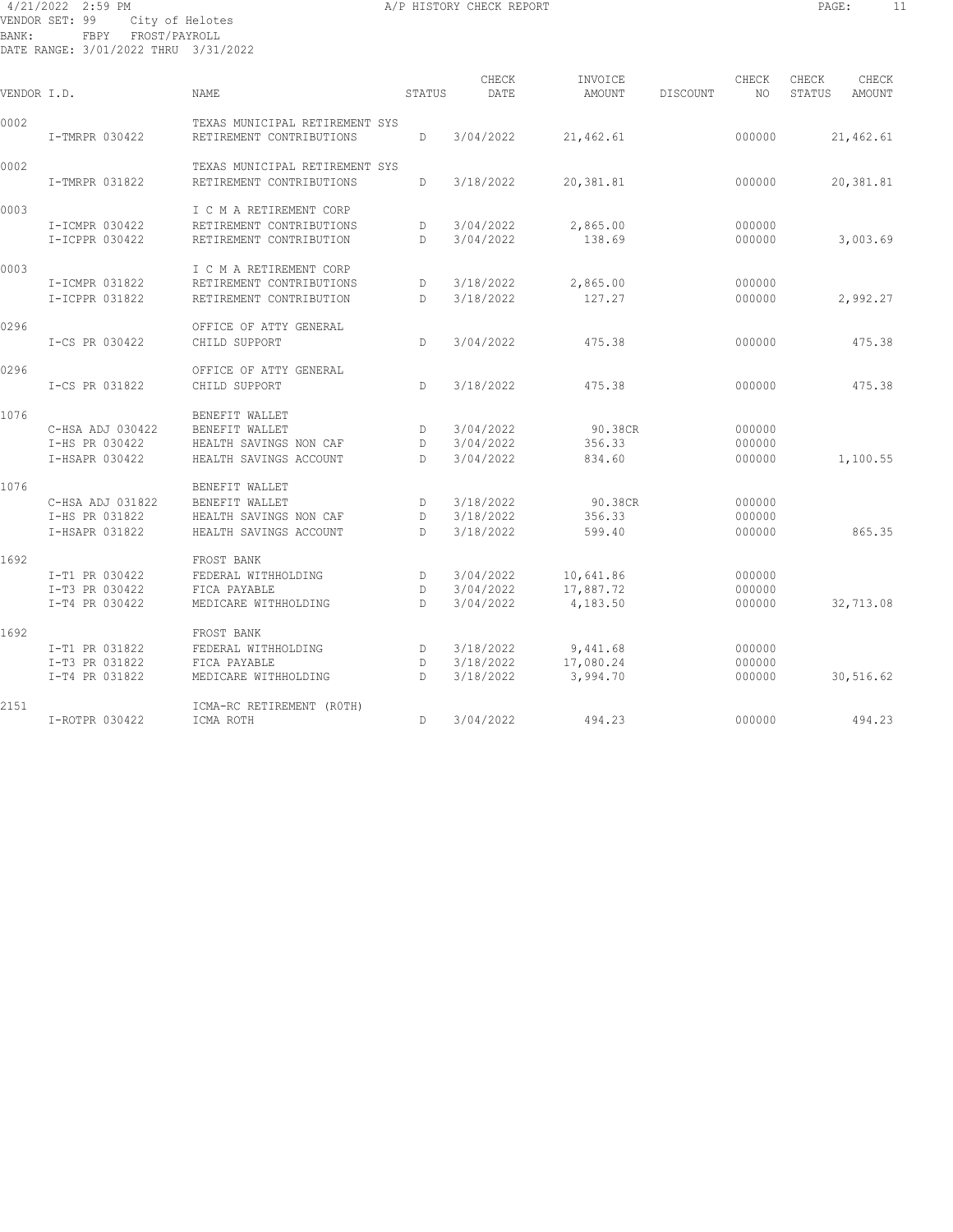### 4/21/2022 2:59 PM A/P HISTORY CHECK REPORT PAGE: 12 VENDOR SET: 99 City of Helotes BANK: FBPY FROST/PAYROLL

|             | DATE RANGE: 3/01/2022 THRU 3/31/2022 |                                |             |               |                   |                          |                                    |
|-------------|--------------------------------------|--------------------------------|-------------|---------------|-------------------|--------------------------|------------------------------------|
| VENDOR I.D. |                                      | NAME                           | STATUS      | CHECK<br>DATE | INVOICE<br>AMOUNT | CHECK<br>DISCOUNT<br>NO. | CHECK<br>CHECK<br>STATUS<br>AMOUNT |
| 2151        |                                      | ICMA-RC RETIREMENT (ROTH)      |             |               |                   |                          |                                    |
|             | I-ROTPR 031822                       | ICMA ROTH                      | D           | 3/18/2022     | 494.23            | 000000                   | 494.23                             |
| 0341        |                                      | AFLAC INC                      |             |               |                   |                          |                                    |
|             | I-AF PR 020422                       | AFLAC NON CAF                  | R           | 3/04/2022     | 13.14             | 028124                   |                                    |
|             | I-AF PR 021822                       | AFLAC NON CAF                  | R           | 3/04/2022     | 13.14             | 028124                   |                                    |
|             | I-AFLPR 020422                       | SUB INS CAF                    | R           | 3/04/2022     | 223.50            | 028124                   |                                    |
|             | I-AFLPR 021822                       | SUB INS CAF                    | $R_{\perp}$ | 3/04/2022     | 223.50            | 028124                   | 473.28                             |
| 1323        |                                      | COLONIAL LIFE & ACCIDENT INS C |             |               |                   |                          |                                    |
|             | I-CL PR 020422                       | COLONIAL LIFE NON CAF          | R           | 3/04/2022     | 99.61             | 028125                   |                                    |
|             | I-CL PR 021822                       | COLONIAL LIFE NON CAF          | R           | 3/04/2022     | 99.61             | 028125                   |                                    |
|             | I-CLCPR 020422                       | SUB INS CAF                    | R           | 3/04/2022     | 430.97            | 028125                   |                                    |
|             | I-CLCPR 021822                       | SUB INS CAF                    | $R_{\perp}$ | 3/04/2022     | 430.97            | 028125                   | 1,061.16                           |
| 0008        |                                      | STANDARD INSURANCE INC         |             |               |                   |                          |                                    |
|             | C-ADJ LIFE 022                       | CHANGE ADJ FROM APFB TO FBPY   | R           | 3/04/2022     | 67.82CR           | 028126                   |                                    |
|             | I-LFEPR 020422                       | LIFE INS                       | R           | 3/04/2022     | 1,947.86          | 028126                   |                                    |
|             | I-LFEPR 021822                       | LIFE INS                       | $R_{\perp}$ | 3/04/2022     | 1,951.15          | 028126                   | 3,831.19                           |
| 2030        |                                      | UNITEDHEALTHCARE INS COMPANY I |             |               |                   |                          |                                    |
|             | D-ADJ DEN 0222                       | CHANGE ADJ FROM APFB TO FBPY   | R           | 3/04/2022     | 306.48            | 028128                   |                                    |
|             | D-HEA ADJ 0222                       | UNITEDHEALTHCARE INS COMPANY I | R           | 3/04/2022     | 5, 312.32         | 028128                   |                                    |
|             | D-VIS ADJ 0222                       | UNITEDHEALTHCARE INS COMPANY I | R           | 3/04/2022     | 47.02             | 028128                   |                                    |
|             | I-DENPR 020422                       | DENTAL INSURANCE               | R           | 3/04/2022     | 842.36            | 028128                   |                                    |
|             | I-DENPR 021822                       | DENTAL INSURANCE               | R           | 3/04/2022     | 871.76            | 028128                   |                                    |
|             | I-DTLPR 020422                       | DENTAL INS                     | R           | 3/04/2022     | 564.59            | 028128                   |                                    |
|             | I-DTLPR 021822                       | DENTAL INS                     | R           | 3/04/2022     | 564.59            | 028128                   |                                    |
|             | I-DVIPR 020422                       | DEPENDANT VISION               | R           | 3/04/2022     | 154.93            | 028128                   |                                    |
|             | I-DVIPR 021822                       | DEPENDANT VISION               | R           | 3/04/2022     | 154.93            | 028128                   |                                    |
|             | I-HEAPR 020422                       | HEALTH INSURANCE               | R           | 3/04/2022     | 9,391.38          | 028128                   |                                    |
|             | I-HEAPR 021822                       | HEALTH INSURANCE               | R           | 3/04/2022     | 9,965.73          | 028128                   |                                    |
|             | I-MEDPR 020422                       | HEALTH INS                     | $R_{\perp}$ | 3/04/2022     | 6,324.69          | 028128                   |                                    |
|             | I-MEDPR 021822                       | HEALTH INS                     | $R_{\perp}$ | 3/04/2022     | 6, 267.38         | 028128                   |                                    |
|             | I-VISPR 020422                       | VISION INS CAF                 | R           | 3/04/2022     | 213.04            | 028128                   |                                    |
|             | I-VISPR 021822                       | VISION INS CAF                 | R           | 3/04/2022     | 213.04            | 028128                   | 41,194.24                          |
|             |                                      |                                |             |               |                   |                          |                                    |
|             | * * TOTALS * *                       | NO.                            |             |               | INVOICE AMOUNT    | <b>DISCOUNTS</b>         | CHECK AMOUNT                       |
|             | REGULAR CHECKS:                      | $\overline{4}$                 |             |               | 46,559.87         | 0.00                     | 46,559.87                          |
|             | HAND CHECKS:                         | $\overline{0}$                 |             |               | 0.00              | 0.00                     | 0.00                               |
|             | DRAFTS:                              | 12                             |             |               | 114,975.20        | 0.00                     | 114,975.20                         |
|             | EFT:                                 | $\mathbb O$                    |             |               | 0.00              | 0.00                     | 0.00                               |
|             | NON CHECKS:                          | $\mathbf{0}$                   |             |               | 0.00              | 0.00                     | 0.00                               |
|             | VOID CHECKS:                         | 0 VOID DEBITS                  |             | 0.00          |                   |                          |                                    |
|             |                                      | VOID CREDITS                   |             | 0.00          | 0.00              | 0.00                     |                                    |
|             | TOTAL ERRORS:<br>0                   |                                |             |               |                   |                          |                                    |
|             |                                      | NO.                            |             |               | INVOICE AMOUNT    | DISCOUNTS                | CHECK AMOUNT                       |
|             | VENDOR SET: 99 BANK: FBPY TOTALS:    | 16                             |             |               | 161,535.07        | 0.00                     | 161,535.07                         |
|             | BANK: FBPY<br>TOTALS:                | 16                             |             |               | 161,535.07        | 0.00                     | 161,535.07                         |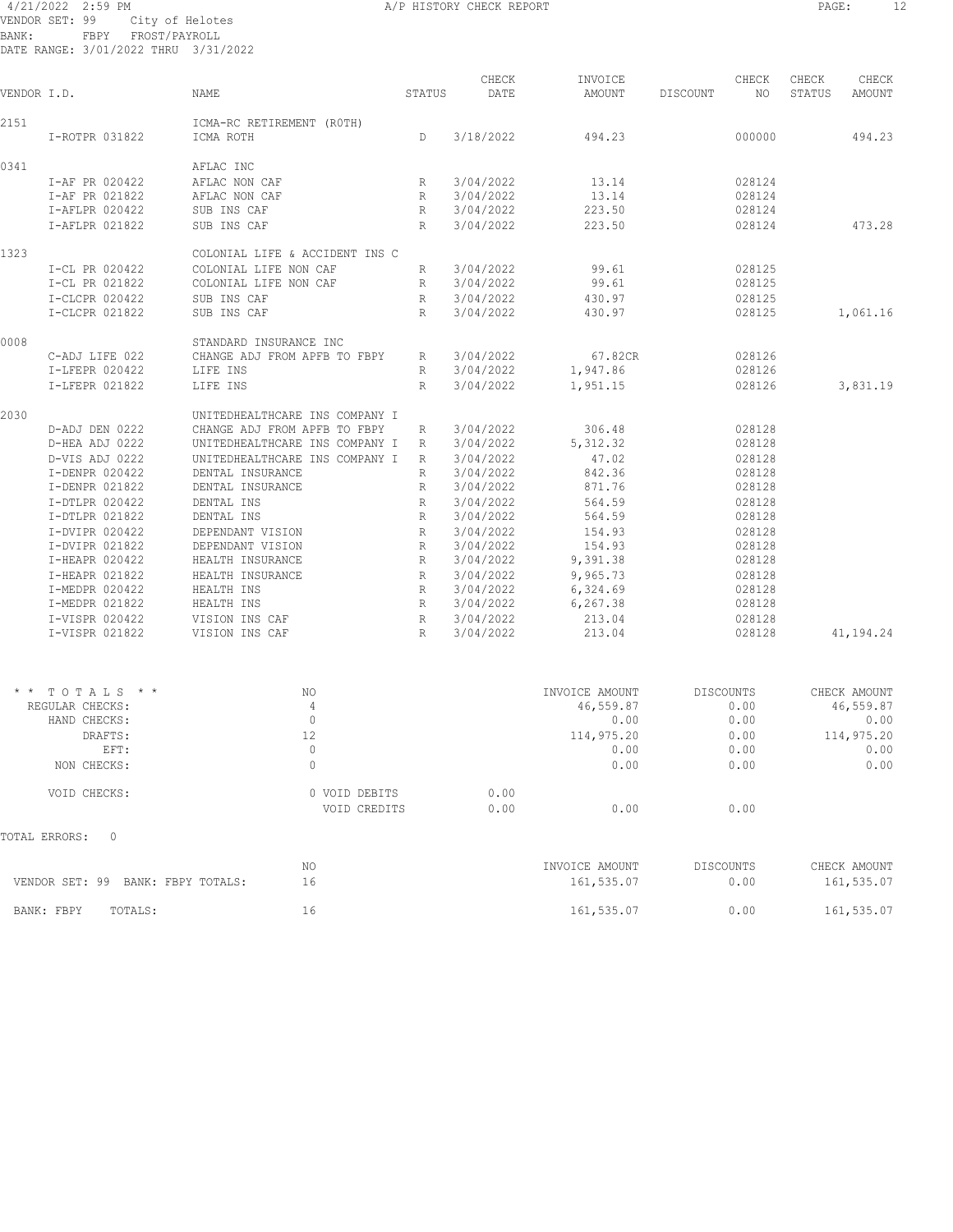#### 4/21/2022 2:59 PM A/P HISTORY CHECK REPORT PAGE: 13 VENDOR SET: 99 City of Helotes BANK: FCAP FROST/CITY-EDC CAP DATE RANGE: 3/01/2022 THRU 3/31/2022

| VENDOR I.D.               | NAME                                                     | STATUS | CHECK<br>DATE | INVOICE<br>AMOUNT | CHECK<br>NO.<br>DISCOUNT | CHECK<br>CHECK<br>STATUS<br>AMOUNT |
|---------------------------|----------------------------------------------------------|--------|---------------|-------------------|--------------------------|------------------------------------|
| 1886<br>I-1770012-8987313 | FORD MOTOR CREDIT COMPANY LLC<br>2ND QTR PD UNIT PAYMENT | R      | 3/23/2022     | 9,309.72          | 007585                   | 9,309.72                           |
| $*$ * TOTALS * *          | NO.                                                      |        |               | INVOICE AMOUNT    | DISCOUNTS                | CHECK AMOUNT                       |
| REGULAR CHECKS:           |                                                          |        |               | 9,309.72          | 0.00                     | 9,309.72                           |
| HAND CHECKS:<br>DRAFTS:   | 0<br>0                                                   |        |               | 0.00<br>0.00      | 0.00<br>0.00             | 0.00<br>0.00                       |
| EFT:                      | $\mathbb O$                                              |        |               | 0.00              | 0.00                     | 0.00                               |
| NON CHECKS:               | $\mathbf{0}$                                             |        |               | 0.00              | 0.00                     | 0.00                               |
| VOID CHECKS:              | 0 VOID DEBITS<br>VOID CREDITS                            |        | 0.00<br>0.00  | 0.00              | 0.00                     |                                    |
| $\Omega$<br>TOTAL ERRORS: |                                                          |        |               |                   |                          |                                    |
|                           | NO.                                                      |        |               | INVOICE AMOUNT    | DISCOUNTS                | CHECK AMOUNT                       |
| VENDOR SET: 99            | BANK: FCAP TOTALS:                                       |        |               | 9,309.72          | 0.00                     | 9,309.72                           |
| BANK: FCAP<br>TOTALS:     |                                                          |        |               | 9,309.72          | 0.00                     | 9,309.72                           |
|                           |                                                          |        |               |                   |                          |                                    |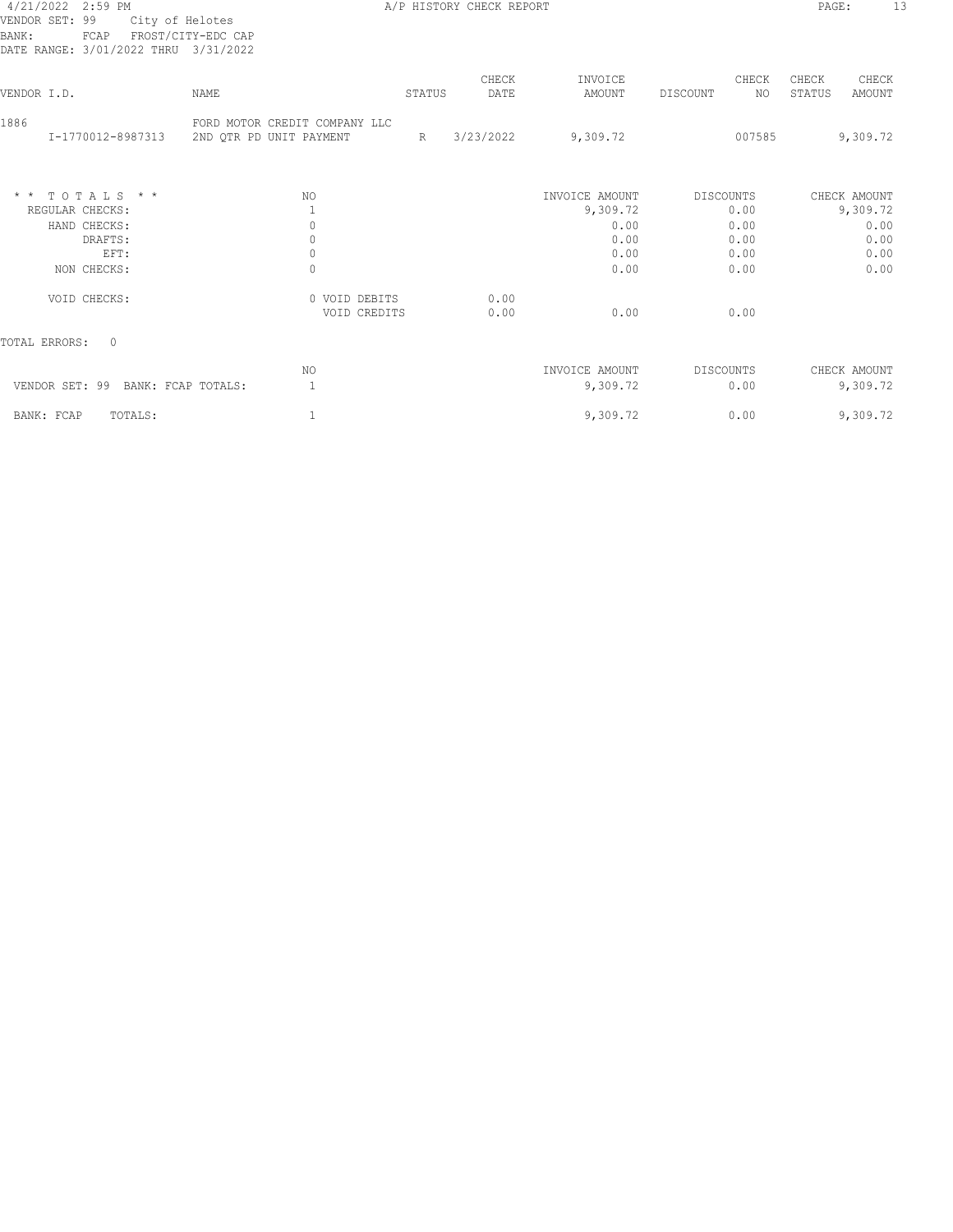#### 4/21/2022 2:59 PM A/P HISTORY CHECK REPORT PAGE: 14 VENDOR SET: 99 City of Helotes BANK: FEDC FROST/EDC OPERATING DATE RANGE: 3/01/2022 THRU 3/31/2022

|             |                                                                                     |                                                                                                             |                 | CHECK                  | INVOICE                                                    | CHECK                                             | CHECK<br>CHECK                                           |
|-------------|-------------------------------------------------------------------------------------|-------------------------------------------------------------------------------------------------------------|-----------------|------------------------|------------------------------------------------------------|---------------------------------------------------|----------------------------------------------------------|
| VENDOR I.D. |                                                                                     | <b>NAME</b>                                                                                                 | STATUS          | DATE                   | AMOUNT                                                     | NO<br>DISCOUNT                                    | STATUS<br>AMOUNT                                         |
| 0042        | I-EDC ELEC 0921<br>I-SEPT 21                                                        | CITY PUBLIC SERVICE<br>EDC OFFICE UTILITY<br>OTH LIGHTING                                                   | V<br>V          | 9/30/2021<br>9/30/2021 | 128.31<br>55.83                                            | 002135<br>002135                                  | 184.14                                                   |
| 0042        | M-CHECK                                                                             | CITY PUBLIC SERVICE<br>CITY PUBLIC SERVICE<br>UNPOST V                                                      |                 | 3/31/2022              |                                                            | 002135                                            | 184.14CR                                                 |
| 0021        | I-02092022 EDC                                                                      | A T & T MOBILITY<br>PHONE&TABLET JAN 2022 R                                                                 |                 | 3/03/2022              | 66.27                                                      | 002187                                            | 66.27                                                    |
| 0742        | $I - 51416 - 1$                                                                     | YOU NAME IT SPECIALTIES INC<br>HELOTES FIESTA MEDALS 2022                                                   | R               | 3/14/2022              | 2,348.00                                                   | 002188                                            | 2,348.00                                                 |
| 1865        | I-51316                                                                             | ESD AND ASSOCIATES<br>EDC WEBSITE MAINT MARCH 22                                                            | R               | 3/14/2022              | 500.00                                                     | 002189                                            | 500.00                                                   |
| 1883        | I-3084220                                                                           | XEROX CORPORATION<br>EDC COPIER FEB 2022                                                                    | $R_{\parallel}$ | 3/14/2022              | 214.92                                                     | 002190                                            | 214.92                                                   |
| 0021        | I-03092022 EDC                                                                      | A T & T MOBILITY<br>EDC PHONE AND TABLET FEB 22 R                                                           |                 | 3/23/2022              | 67.67                                                      | 002191                                            | 67.67                                                    |
| 2187        | I-GG 0222                                                                           | CITIBANK NA<br>EDC SECURITY                                                                                 | R               | 3/23/2022              | 24.99                                                      | 002192                                            | 24.99                                                    |
| 0042        |                                                                                     | CITY PUBLIC SERVICE<br>I-300-2859-843 0222 OTH SECURITY LIGHTING<br>I-300-4084-254 0222 CITY PUBLIC SERVICE | R<br>R          | 3/23/2022<br>3/23/2022 | 60.67<br>179.56                                            | 002193<br>002193                                  | 240.23                                                   |
| 0145        | I-0068470030622                                                                     | TIME WARNER CABLE SAN ANTONIO<br>EDC CABLE/INTERNET 0222                                                    | $R_{\perp}$     | 3/23/2022              | 175.08                                                     | 002194                                            | 175.08                                                   |
| 0921        | I-SA 111080                                                                         | VANGUARD CLEANING SYSTEM INC<br>EDC OFFICE CLEANING                                                         | R               | 3/23/2022              | 125.00                                                     | 002195                                            | 125.00                                                   |
|             | * * TOTALS * *<br>REGULAR CHECKS:<br>HAND CHECKS:<br>DRAFTS:<br>EFT:<br>NON CHECKS: | NO<br>9<br>$\circ$<br>$\circ$<br>$\mathbb O$<br>$\theta$                                                    |                 |                        | INVOICE AMOUNT<br>3,762.16<br>0.00<br>0.00<br>0.00<br>0.00 | DISCOUNTS<br>0.00<br>0.00<br>0.00<br>0.00<br>0.00 | CHECK AMOUNT<br>3,762.16<br>0.00<br>0.00<br>0.00<br>0.00 |
|             | VOID CHECKS:                                                                        | 1 VOID DEBITS<br>VOID CREDITS                                                                               |                 | 0.00<br>184.14CR       | 184.14CR                                                   | 0.00                                              |                                                          |
|             | TOTAL ERRORS:<br>$\mathbf{0}$                                                       |                                                                                                             |                 |                        |                                                            |                                                   |                                                          |
|             | VENDOR SET: 99 BANK: FEDC TOTALS:                                                   | NO<br>10                                                                                                    |                 |                        | INVOICE AMOUNT<br>3,762.16                                 | DISCOUNTS<br>0.00                                 | CHECK AMOUNT<br>3,762.16                                 |
|             | BANK: FEDC<br>TOTALS:                                                               | 10                                                                                                          |                 |                        | 3,762.16                                                   | 0.00                                              | 3,762.16                                                 |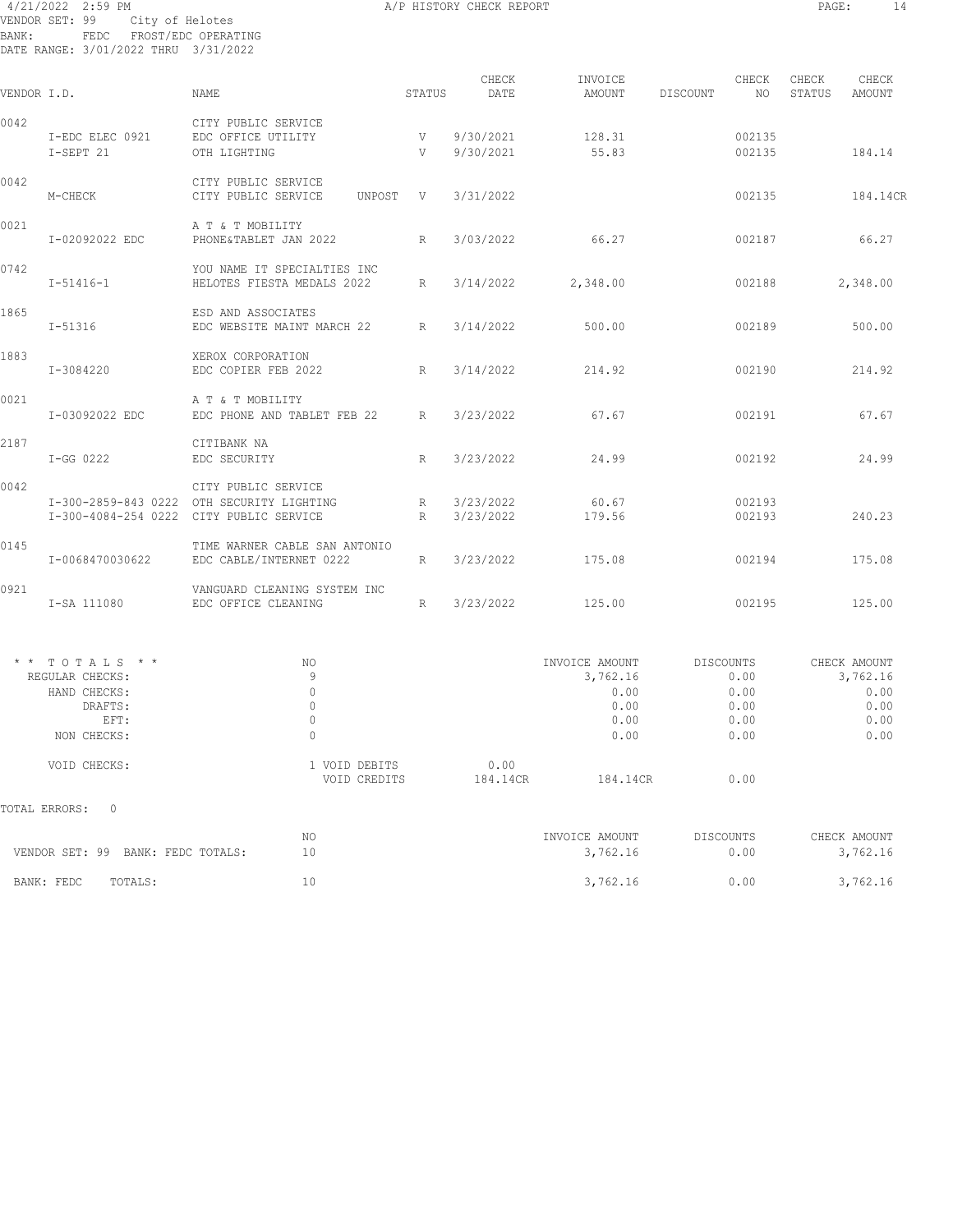## 4/21/2022 2:59 PM A/P HISTORY CHECK REPORT PAGE: 15 VENDOR SET: 99 City of Helotes BANK: FMCT FROST/MC TECHNOLOGY

| ٠<br>-<br>$\sim$<br>v |
|-----------------------|
|                       |

| -----<br>DATE RANGE: 3/01/2022 THRU 3/31/2022                          |                                                       |                               |        |               |                                                  |                                           |                                                |
|------------------------------------------------------------------------|-------------------------------------------------------|-------------------------------|--------|---------------|--------------------------------------------------|-------------------------------------------|------------------------------------------------|
| VENDOR I.D.                                                            | NAME                                                  |                               | STATUS | CHECK<br>DATE | INVOICE<br>AMOUNT                                | CHECK<br>NO<br>DISCOUNT                   | CHECK<br>CHECK<br>STATUS<br><b>AMOUNT</b>      |
| 0159<br>$I - 22127$                                                    | UTILITY DATA SYSTEMS INC<br>COURT SOFTWARE MARCH 2022 | R                             |        | 3/14/2022     | 741.00                                           | 001249                                    | 741.00                                         |
| $*$ * TOTALS * *<br>REGULAR CHECKS:<br>HAND CHECKS:<br>DRAFTS:<br>EFT: | NO.<br>0<br>0<br>$\mathbf{0}$                         |                               |        |               | INVOICE AMOUNT<br>741.00<br>0.00<br>0.00<br>0.00 | DISCOUNTS<br>0.00<br>0.00<br>0.00<br>0.00 | CHECK AMOUNT<br>741.00<br>0.00<br>0.00<br>0.00 |
| NON CHECKS:<br>VOID CHECKS:                                            | $\Omega$                                              | 0 VOID DEBITS<br>VOID CREDITS |        | 0.00<br>0.00  | 0.00<br>0.00                                     | 0.00<br>0.00                              | 0.00                                           |
| TOTAL ERRORS:<br>$\Omega$                                              |                                                       |                               |        |               |                                                  |                                           |                                                |
| VENDOR SET: 99 BANK: FMCT TOTALS:                                      | NO.<br>$\mathbf{1}$                                   |                               |        |               | INVOICE AMOUNT<br>741.00                         | DISCOUNTS<br>0.00                         | CHECK AMOUNT<br>741.00                         |
| BANK: FMCT<br>TOTALS:                                                  |                                                       |                               |        |               | 741.00                                           | 0.00                                      | 741.00                                         |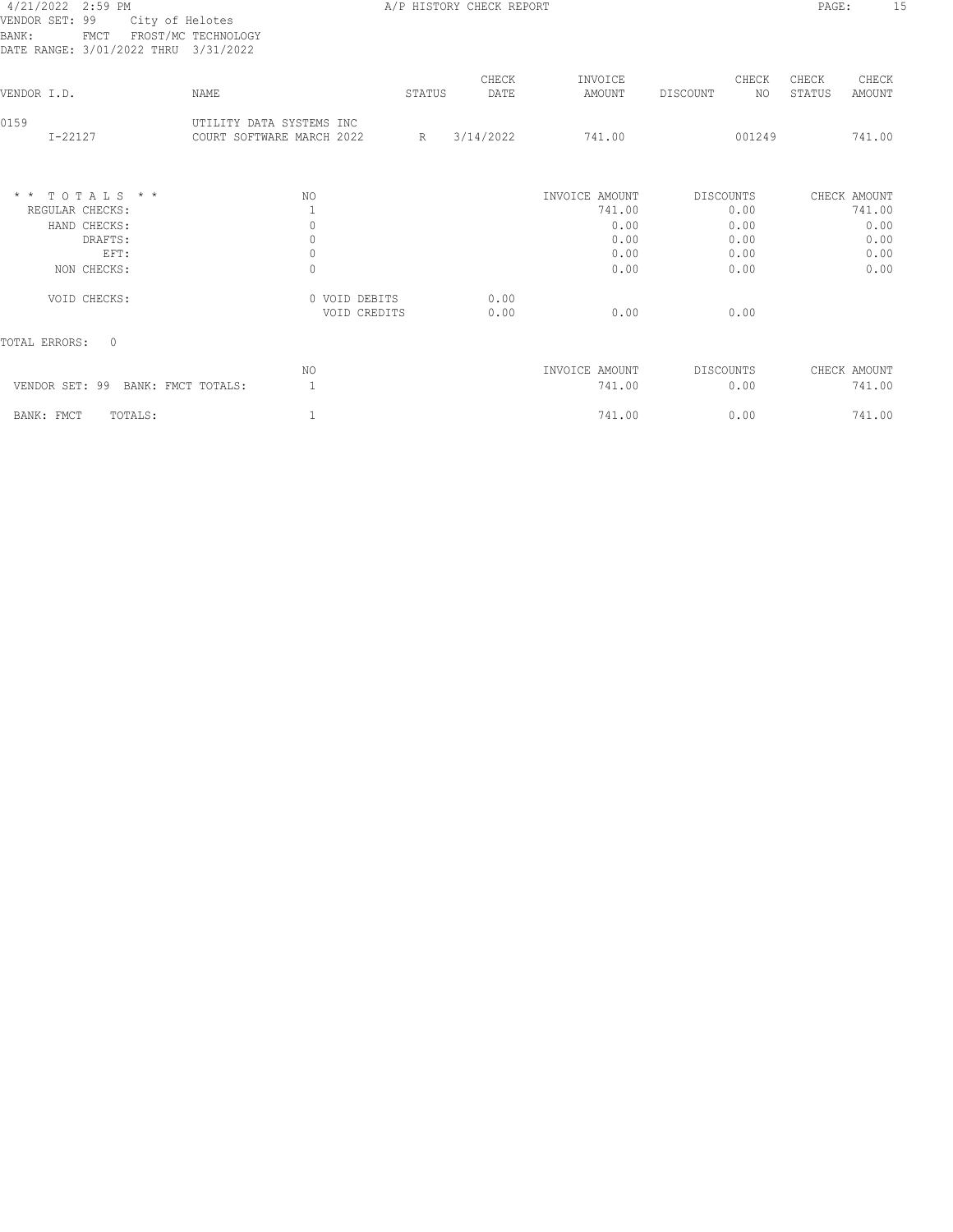| * * TOTALS * *                                                  |                 |                                    | NO.    |                          | INVOICE AMOUNT<br>-- - - - | DISCOUNTS | - - -       |                 | CHECK AMOUNT    |
|-----------------------------------------------------------------|-----------------|------------------------------------|--------|--------------------------|----------------------------|-----------|-------------|-----------------|-----------------|
| 0069<br>$I - 21063$                                             |                 | HOME DEPOT INC<br>COLD MIX ASPHALT | R      | 3/21/2022                | 55.88                      |           | 001156      |                 | 55.88           |
| VENDOR I.D.                                                     |                 | NAME                               | STATUS | CHECK<br>DATE            | INVOICE<br>AMOUNT          | DISCOUNT  | CHECK<br>NO | CHECK<br>STATUS | CHECK<br>AMOUNT |
| VENDOR SET: 99<br>BANK:<br>DATE RANGE: 3/01/2022 THRU 3/31/2022 | City of Helotes | FSTRT FROST/STREET MAINTENANCE     |        |                          |                            |           |             |                 |                 |
| 4/21/2022 2:59 PM                                               |                 |                                    |        | A/P HISTORY CHECK REPORT |                            |           |             | PAGE:           |                 |

| $\star$ $\star$<br>$TOTALS$ * * | NO                            | INVOICE AMOUNT       | DISCOUNTS        | CHECK AMOUNT |
|---------------------------------|-------------------------------|----------------------|------------------|--------------|
| REGULAR CHECKS:                 |                               | 55.88                | 0.00             | 55.88        |
| HAND CHECKS:                    |                               | 0.00                 | 0.00             | 0.00         |
| DRAFTS:                         |                               | 0.00                 | 0.00             | 0.00         |
| EFT:                            |                               | 0.00                 | 0.00             | 0.00         |
| NON CHECKS:                     |                               | 0.00                 | 0.00             | 0.00         |
| VOID CHECKS:                    | 0 VOID DEBITS<br>VOID CREDITS | 0.00<br>0.00<br>0.00 | 0.00             |              |
| TOTAL ERRORS:<br>0              |                               |                      |                  |              |
|                                 | N0                            | INVOICE AMOUNT       | <b>DISCOUNTS</b> | CHECK AMOUNT |

|                                       | 19 U | TIAATTE ULIOPIAT | <b>DIUCOUNIU</b> | CHECIA APIOUNT |
|---------------------------------------|------|------------------|------------------|----------------|
| VENDOR SET: 99<br>BANK: FSTRT TOTALS: |      | 55.88            | 0.00             | 55.88          |
| TOTALS:<br>BANK: FSTRT                |      | 55.88            | 0.00             | 55.88          |
| REPORT TOTALS:                        | 105  | 313,245.15       | 0.00             | 313,065.15     |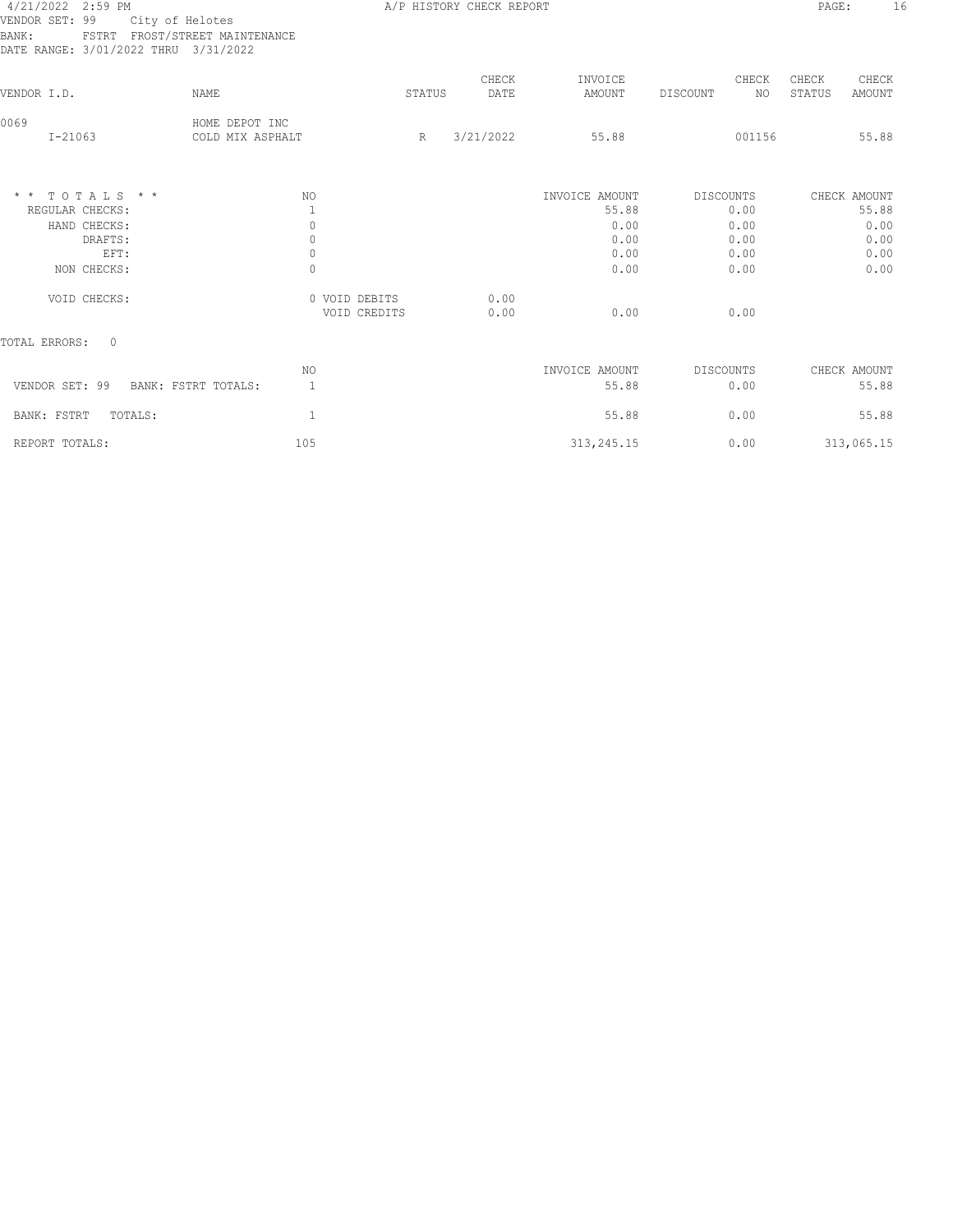SELECTION CRITERIA

| VENDOR SET: 99-AP VENDOR LIST<br>VENDOR:<br>ALL<br>BANK CODES: All<br>FUNDS: All                                                                                                                                             |                                                                                      |
|------------------------------------------------------------------------------------------------------------------------------------------------------------------------------------------------------------------------------|--------------------------------------------------------------------------------------|
| CHECK SELECTION                                                                                                                                                                                                              |                                                                                      |
| CHECK RANGE: 000000 THRU 999999<br>INCLUDE ALL VOIDS: YES                                                                                                                                                                    | DATE RANGE: 3/01/2022 THRU 3/31/2022<br>CHECK AMOUNT RANGE: 0.00 THRU 999,999,999.99 |
| PRINT OPTIONS<br>SEQUENCE: CHECK NUMBER                                                                                                                                                                                      |                                                                                      |
| PRINT TRANSACTIONS: YES<br>PRINT G/L:<br>NO <sub>N</sub><br>UNPOSTED ONLY: NO<br>EXCLUDE UNPOSTED: NO<br>MANUAL ONLY:<br>STUB COMMENTS:<br>NO <sub>N</sub><br>REPORT FOOTER: NO<br>CHECK STATUS: NO<br>PRINT STATUS: * - All | NO                                                                                   |
| ------------------------                                                                                                                                                                                                     |                                                                                      |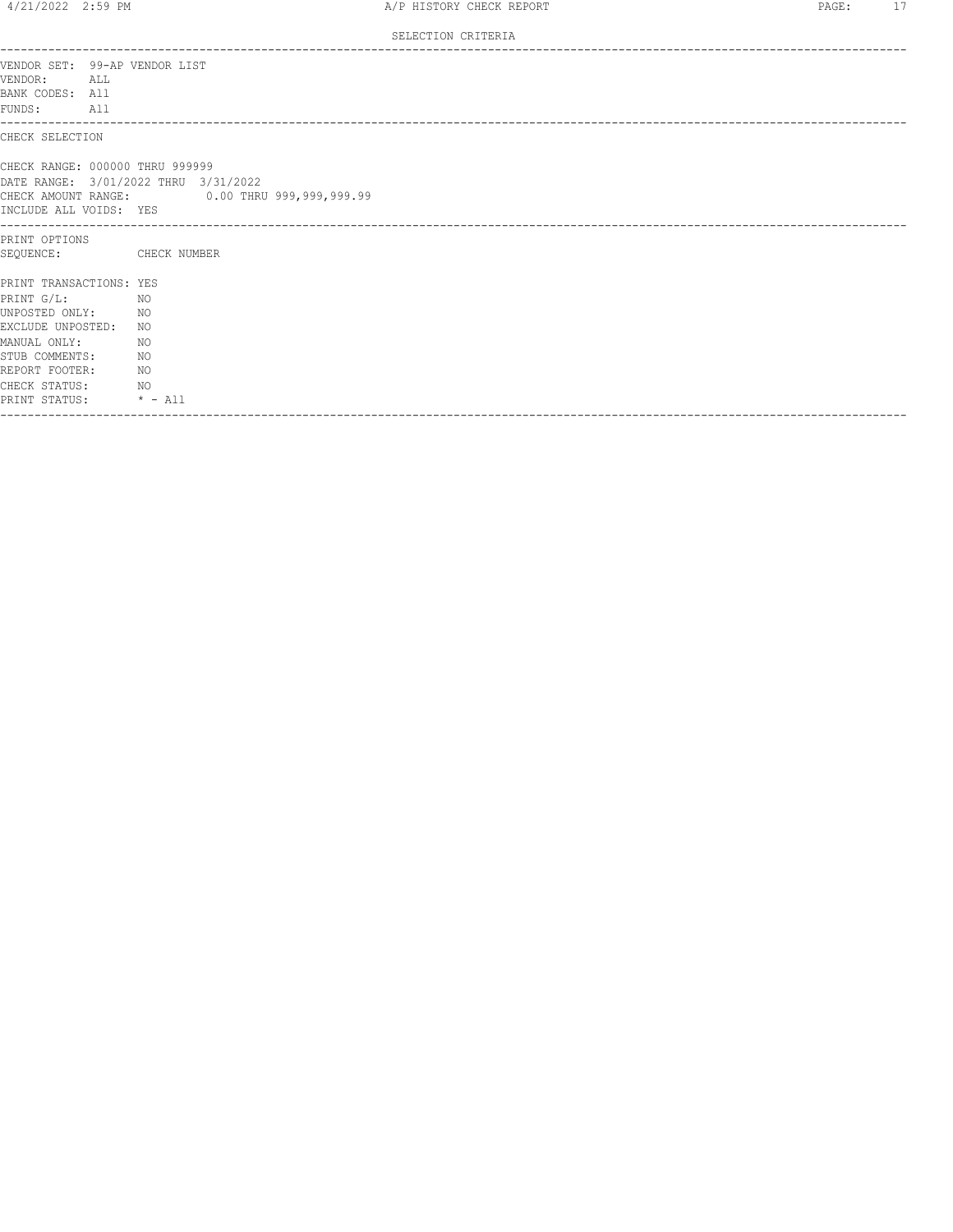#### 4/21/2022 2:58 PM P A Y R O L L H I S T O R Y R E P O R T PAGE: 1 PAYROLL NO#: 01 - CITY OF HELOTES SORTED BY EMPLOYEE NO# DATE: 3/01/2022 THRU 3/31/2022

R E P O R T T O T A L S

| NBR CHECKS                                   | 1ST - QUARTER TOTALS | 143 CHECK(S) | 2ND - QUARTER TOTALS | 0 CHECK(S) | 3RD - QUARTER TOTALS | 0 CHECK(S) | 4TH - OUARTER TOTALS | 0 CHECK(S) | $***$ TOTAL $**$ | 143 CHECK(S) |
|----------------------------------------------|----------------------|--------------|----------------------|------------|----------------------|------------|----------------------|------------|------------------|--------------|
| <b>NET</b>                                   |                      | 209023.88    |                      | 0.00       |                      | 0.00       |                      | 0.00       |                  | 209023.88    |
| *EARNINGS*                                   | HOURS                | AMOUNT       | HOURS                | AMOUNT     | HOURS                | AMOUNT     | HOURS                | AMOUNT     | HOURS            | AMOUNT       |
| <b>GROSS</b>                                 |                      | 292215.87    |                      | 0.00       |                      | 0.00       |                      | 0.00       |                  | 292215.87    |
| SALARY<br>$\overline{\phantom{m}}$           | 0.00                 | 74926.42     | 0.00                 | 0.00       | 0.00                 | 0.00       | 0.00                 | 0.00       | 0.00             | 74926.42     |
| REGULAR PAY-                                 | 5888.28              | 126844.64    | 0.00                 | 0.00       | 0.00                 | 0.00       | 0.00                 | 0.00       | 5888.28          | 126844.64    |
| FF                                           | 2544.40              | 50609.12     | 0.00                 | 0.00       | 0.00                 | 0.00       | 0.00                 | 0.00       | 2544.40          | 50609.12     |
| CELL ALLOW -                                 | 0.00                 | 250.00       | 0.00                 | 0.00       | 0.00                 | 0.00       | 0.00                 | 0.00       | 0.00             | 250.00       |
| OVERTIME PA-                                 | 495.87               | 15193.17     | 0.00                 | 0.00       | 0.00                 | 0.00       | 0.00                 | 0.00       | 495.87           | 15193.17     |
| CERTIFICATI-                                 | 0.00                 | 1973.30      | 0.00                 | 0.00       | 0.00                 | 0.00       | 0.00                 | 0.00       | 0.00             | 1973.30      |
| PTO                                          | 489.92               | 9107.54      | 0.00                 | 0.00       | 0.00                 | 0.00       | 0.00                 | 0.00       | 489.92           | 9107.54      |
| PTO FIRE                                     | 48.00                | 1174.02      | 0.00                 | 0.00       | 0.00                 | 0.00       | 0.00                 | 0.00       | 48.00            | 1174.02      |
| HOLIDAY PAY-                                 | 552.00               | 9323.61      | 0.00                 | 0.00       | 0.00                 | 0.00       | 0.00                 | 0.00       | 552.00           | 9323.61      |
| FLOAT HOL                                    | 16.00                | 279.11       | 0.00                 | 0.00       | 0.00                 | 0.00       | 0.00                 | 0.00       | 16.00            | 279.11       |
| FIRE FLOAT -                                 | 12.00                | 280.32       | 0.00                 | 0.00       | 0.00                 | 0.00       | 0.00                 | 0.00       | 12.00            | 280.32       |
| ACTING PAY -                                 | 0.00                 | 153.60       | 0.00                 | 0.00       | 0.00                 | 0.00       | 0.00                 | 0.00       | 0.00             | 153.60       |
| COMP TAKEN -                                 | 48.69                | 1159.46      | 0.00                 | 0.00       | 0.00                 | 0.00       | 0.00                 | 0.00       | 48.69            | 1159.46      |
| CE TIME $\&1/-$                              | 126.70               | 0.00         | 0.00                 | 0.00       | 0.00                 | 0.00       | 0.00                 | 0.00       | 126.70           | 0.00         |
| HOL EARN<br>$\equiv$                         | 40.00                | 0.00         | 0.00                 | 0.00       | 0.00                 | 0.00       | 0.00                 | 0.00       | 40.00            | 0.00         |
| HOL TAK<br>$\equiv$                          | 40.00                | 941.56       | 0.00                 | 0.00       | 0.00                 | 0.00       | 0.00                 | 0.00       | 40.00            | 941.56       |
| *DEDUCTIONS*                                 | EMPLOYER             | DEDUCT       | EMPLOYER             | DEDUCT     | EMPLOYER             | DEDUCT     | EMPLOYER             | DEDUCT     | EMPLOYER         | DEDUCT       |
| AFLAC CAF                                    | 0.00                 | 334.54       | 0.00                 | 0.00       | 0.00                 | 0.00       | 0.00                 | 0.00       | 0.00             | 334.54       |
| COL LIFE<br>$\overline{\phantom{a}}$         | 0.00                 | 199.22       | 0.00                 | 0.00       | 0.00                 | 0.00       | 0.00                 | 0.00       | 0.00             | 199.22       |
| COL LIF CAF-                                 | 0.00                 | 861.94       | 0.00                 | 0.00       | 0.00                 | 0.00       | 0.00                 | 0.00       | 0.00             | 861.94       |
| CHILD SUPRT-                                 | 0.00                 | 950.76       | 0.00                 | 0.00       | 0.00                 | 0.00       | 0.00                 | 0.00       | 0.00             | 950.76       |
| DENTAL-CAF -                                 | 908.44               | 861.80       | 0.00                 | 0.00       | 0.00                 | 0.00       | 0.00                 | 0.00       | 908.44           | 861.80       |
| DENTAL INS -                                 | 774.86               | 327.60       | 0.00                 | 0.00       | 0.00                 | 0.00       | 0.00                 | 0.00       | 774.86           | 327.60       |
| DEP VISION -                                 | 227.94               | 74.06        | 0.00                 | 0.00       | 0.00                 | 0.00       | 0.00                 | 0.00       | 227.94           | 74.06        |
| FD REIMBURS-                                 | 0.00                 | 277.70       | 0.00                 | 0.00       | 0.00                 | 0.00       | 0.00                 | 0.00       | 0.00             | 277.70       |
| HEALTH-CAF -                                 | 12683.34             | 7460.58      | 0.00                 | 0.00       | 0.00                 | 0.00       | 0.00                 | 0.00       | 12683.34         | 7460.58      |
| HEALTH SAVI-                                 | 632.66               | 80.00        | 0.00                 | 0.00       | 0.00                 | 0.00       | 0.00                 | 0.00       | 632.66           | 80.00        |
| HLTH SAV CA-                                 | 903.80               | 530.20       | 0.00                 | 0.00       | 0.00                 | 0.00       | 0.00                 | 0.00       | 903.80           | 530.20       |
| RETIRE-ICMA-                                 | 0.00                 | 5730.00      | 0.00                 | 0.00       | 0.00                 | 0.00       | 0.00                 | 0.00       | 0.00             | 5730.00      |
| ICMA %                                       | 0.00                 | 265.96       | 0.00                 | 0.00       | 0.00                 | 0.00       | 0.00                 | 0.00       | 0.00             | 265.96       |
| LIFE INS<br>$\overline{\phantom{a}}$         | 3390.56              | 540.28       | 0.00                 | 0.00       | 0.00                 | 0.00       | 0.00                 | 0.00       | 3390.56          | 540.28       |
| HEALTH INS -                                 | 10631.18             | 1501.30      | 0.00                 | 0.00       | 0.00                 | 0.00       | 0.00                 | 0.00       | 10631.18         | 1501.30      |
| ICMA ROTH<br>$\hspace{0.1mm}-\hspace{0.1mm}$ | 0.00                 | 988.46       | 0.00                 | 0.00       | 0.00                 | 0.00       | 0.00                 | 0.00       | 0.00             | 988.46       |
| TMRS-RETMNT-                                 | 21460.95             | 20383.47     | 0.00                 | 0.00       | 0.00                 | 0.00       | 0.00                 | 0.00       | 21460.95         | 20383.47     |
| UNIFROM                                      | 0.00                 | 0.00         | 0.00                 | 0.00       | 0.00                 | 0.00       | 0.00                 | 0.00       | 0.00             | 0.00         |
| DEP VISION--                                 | 266.44               | 167.50       | 0.00                 | 0.00       | 0.00                 | 0.00       | 0.00                 | 0.00       | 266.44           | 167.50       |
| *TAXES*                                      | TAXABLE              | TAX          | TAXABLE              | TAX        | TAXABLE              | TAX        | TAXABLE              | TAX        | TAXABLE          | TAX          |
| FEDERAL W/H-                                 | 255619.88            | 20083.54     | 0.00                 | 0.00       | 0.00                 | 0.00       | 0.00                 | 0.00       | 255619.88        | 20083.54     |
| STATE W/H<br>$\overline{\phantom{a}}$        | 0.00                 | 0.00         | 0.00                 | 0.00       | 0.00                 | 0.00       | 0.00                 | 0.00       | 0.00             | 0.00         |
| FICA<br>$\overline{\phantom{m}}$             | 281999.31            | 17483.98     | 0.00                 | 0.00       | 0.00                 | 0.00       | 0.00                 | 0.00       | 281999.31        | 17483.98     |
| MEDICARE<br>$\overline{\phantom{a}}$         | 281999.31            | 4089.10      | 0.00                 | 0.00       | 0.00                 | 0.00       | 0.00                 | 0.00       | 281999.31        | 4089.10      |
| EIC CREDIT -                                 |                      | 0.00         |                      | 0.00       |                      | 0.00       |                      | 0.00       |                  | 0.00         |